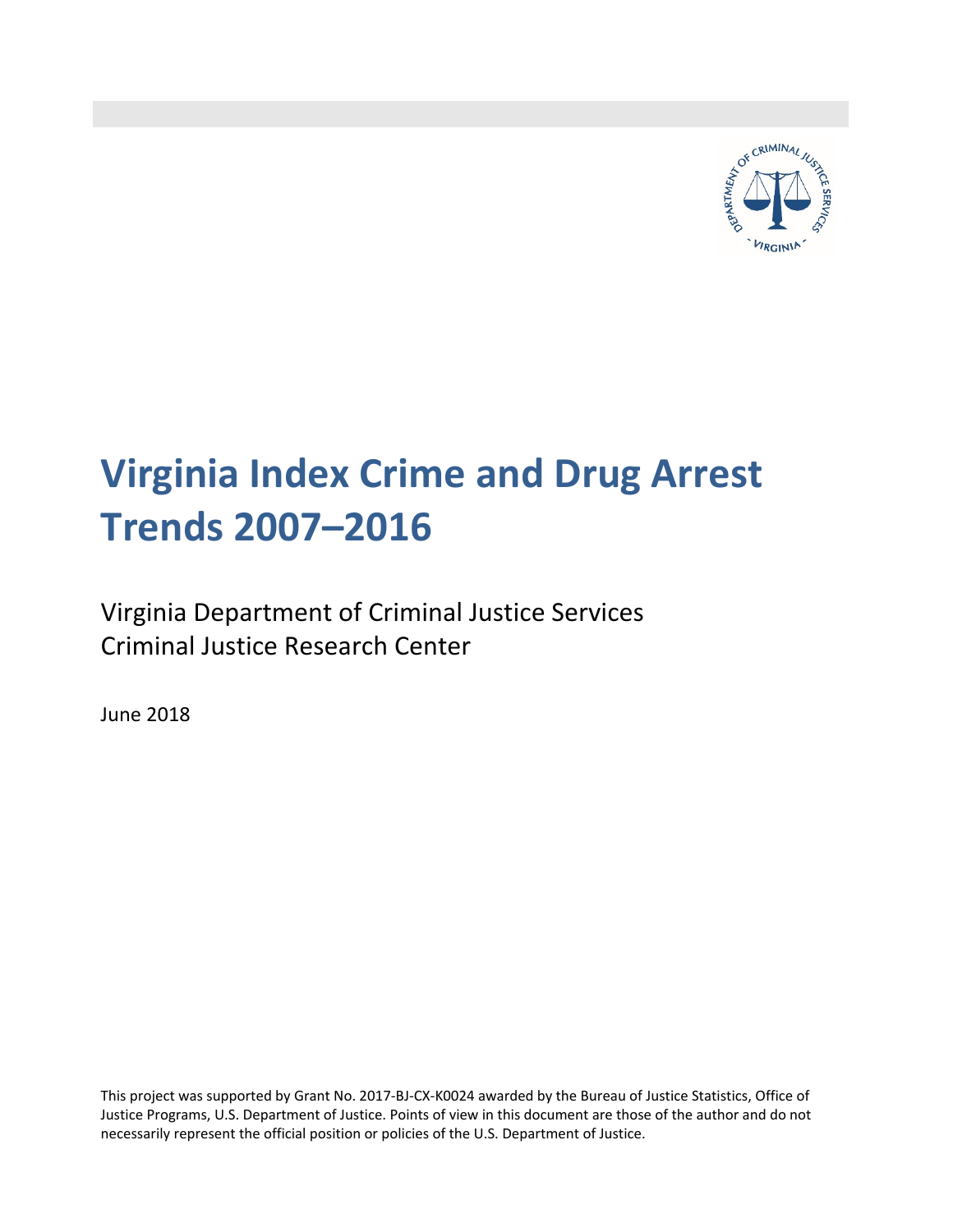# Executive Summary

This report describes Virginia violent and property index crime and arrest trends, and drug arrest trends, for the decade 2007–2016. Understanding these trends is important because the numbers of crimes and arrests reported are "leading indicators" for other parts of the criminal justice system, including prosecutions, court caseloads, and correctional populations. They also provide public safety officials with information to guide policies, legislation and resources aimed at preventing and reducing future crime.

Data in this report are drawn from crimes and arrests reported by Virginia law enforcement agencies to the Virginia State Police Uniform Crime Reports (UCR) data repository. The index offenses, considered the most serious crimes, are the violent crimes of murder/non-negligent manslaughter, forcible rape, robbery, and aggravated assault, and the property crimes of burglary, larceny, and motor vehicle theft (see Appendix for more details on the data source and offense definitions).

Crime and arrest trends are presented across time and geography. For historical context, 30-year crime trends are shown, although primary attention is given to trends over the last decade. This context is important, because single year-to-year variations in crime can be too volatile to drive statewide policies and legislation. Geography is important because crime trends are not the same everywhere in Virginia. Therefore, trends are presented at three geographic levels: statewide, by the seven Virginia State Police divisions, and by locality.

The major findings of the report are summarized below.

# *Violent Index Crime Trends*

The volume of violent index crime in Virginia decreased over the last decade. The *number* of violent crimes dropped by 17% from 2007 to 2016, and the *rate* of violent crimes (per 100,000 population) decreased by 24%.

- The number of forcible rapes dropped slightly, from 1,739 in 2007 to 1,707 in 2016, a 2% decrease. The rate of forcible rapes dropped by 10%.
- The number of robberies dropped significantly, from 7,650 in 2007 to 4,778 in 2016, a 38% decrease. The robbery rate dropped by 42%.
- The number of aggravated assaults dropped from 11,002 in 2007 to 10,240 in 2016, a 7% decrease. The aggravated assault rate decreased by 14%.
- Murder was the only violent index crime that increased in both number and rate from 2007 to 2016. The number of murders increased from 407 in 2007 to 480 in 2016, an 18% increase. The murder rate increased by 9% during this time.

The decrease in the total number of violent crimes occurred during a decade when Virginia's population increased by 9%, from 7.7 million in 2007 to 8.4 million in 2016.

- Almost one-third of serious violent crimes reported by Virginia law enforcement between 2007 and 2016 involved a firearm.
- The annual number of firearm-related violent index crimes decreased slightly, from 6,489 crimes reported in 2007 to 6,201 reported in 2016.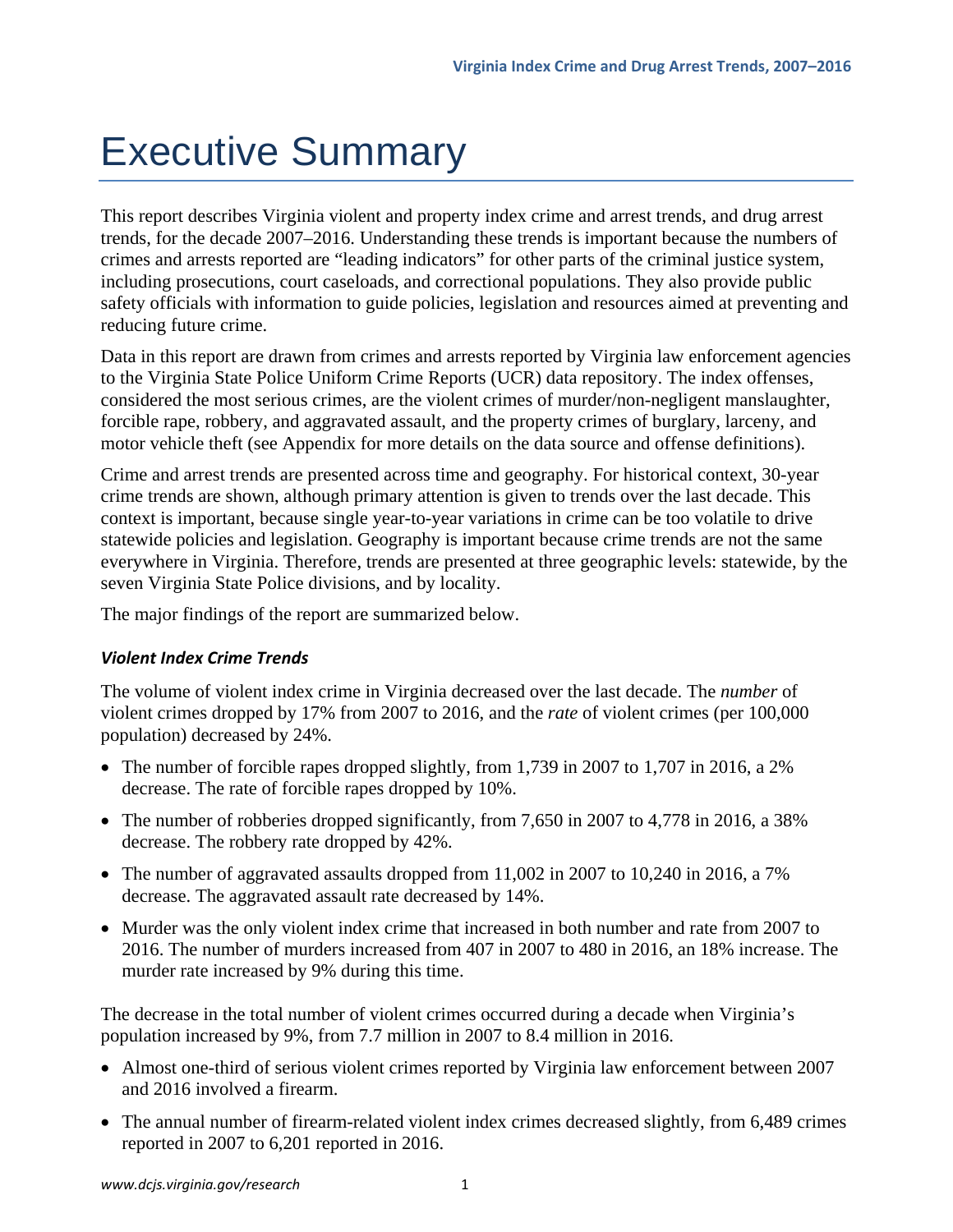- The number of firearm homicides increased over the ten-year period, with 288 gun-related homicides in 2007 and 353 in 2016, a 23% increase. A firearm was used in a consistently disproportionate number of homicides. 70% of all homicides committed between 2007 and 2016 involved a firearm. In 2007, 71% of homicides were gun-related, and in 2016 74% of homicides were gun-related.
- Firearm aggravated assaults increased significantly, by 58%, over the decade. In 2007, 2,047 victims of firearm aggravated assault were reported, and in 2016 the number of victims increased to 3,225.

While the total number of violent crimes reported by law enforcement decreased from 2007 to 2016, recent trends show increases in violence. The total violent index crime rate decreased continuously from 2007 through 2013, remained essentially unchanged in 2014 and 2015, and then increased by 10% from 2015 to 2016. All types of violent crime increased in both number and rate from 2015 to 2016.

- The number of murders increased from 383 in 2015 to 480 in 2016, a 25% increase. The murder rate also increased by 25%. 98% of the increase in the number of murders was attributable to an increase in murders in five counties and six cities. The statewide total number of murders and murder rate have increased each year since 2013.
- The number of forcible rapes increased from 1,499 in 2015 to 1,707 in 2016, a 14% increase. The forcible rape rate increased by 13%.
- The number of robberies increased from 4,438 in 2015 to 4,778 in 2016, an 8% increase. The robbery rate increased by 7%.
- The number of aggravated assaults increased from 9,223 in 2015 to 10,240 in 2016, an 11% increase. The aggravated assault rate increased by 11%.
- From 2015 to 2016, the number of homicides with a firearm increased by 28%, the number of gun-related robberies increased by 8%, and the number of aggravated assaults with a gun increased by 24%.

It is important to note that although some violent crime rates increased in the last several years, the rates of violent crime in Virginia still remain at historic lows.

# *Property Index Crime Trends*

Property crime in Virginia dropped over the past decade. The total *number* of property crimes decreased by 18% from 2007 to 2016, and the *rate* of property crimes (per 100,000 population) decreased by 25%.

- The number of burglaries dropped from 31,153 in 2007 to 19,724 in 2016, a 37% decrease. The burglary rate decreased significantly by 42%.
- The number of larcenies dropped from 145,195 in 2007 to 126,490 in 2016, a 13% decrease. The larceny rate decreased by 20%.
- The number of motor vehicle thefts dropped from 12,785 in 2007 to 8,691 in 2016, a 32% decrease. The motor vehicle theft rate decreased by 37%.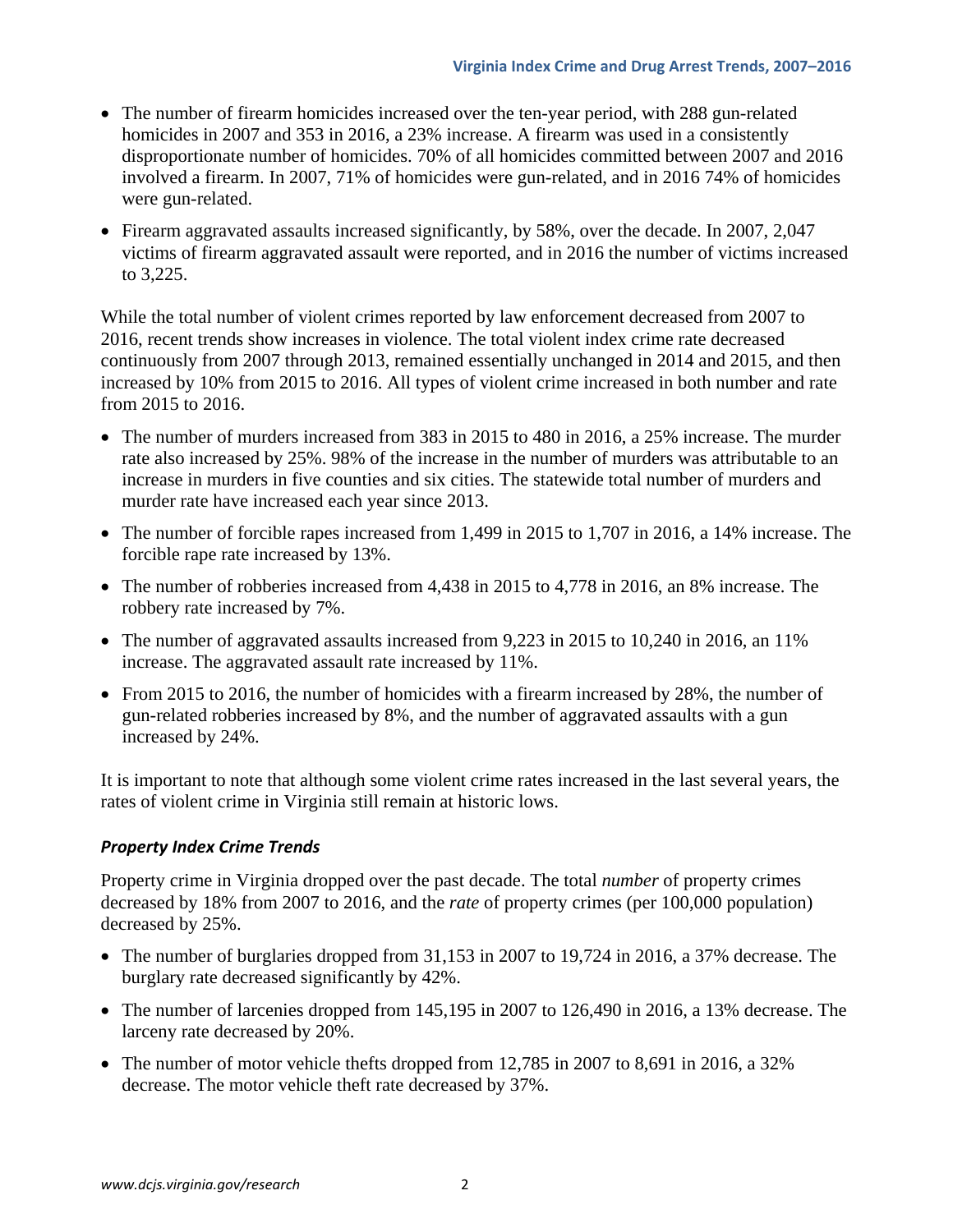Although property crime decreased over the past decade, this decline has slowed. From 2015 to 2016, the rate of property crimes decreased by less than 1%. However, the 2016 property crime rate was still the lowest it has been in 30 years.

- The number of burglaries dropped from 20,868 in 2015 to 19,724 in 2016, a 5% decrease. The burglary rate decreased by 6%.
- The number of larcenies dropped by 1%, from 127,452 in 2015 to 126,490 in 2016. The larceny rate also decreased by 1%.
- Motor vehicle theft was the only type of property crime that increased from 2015 to 2016. The number of motor vehicle thefts increased from 7,300 in 2015 to 8,691 in 2016, a 19% increase. The motor vehicle theft rate also increased by 19%. The increase in the number of motor vehicle thefts from 2015 to 2016 was more diffuse than the increase in number from 2014 to 2015. Five Virginia cities accounted for 85% of the 2014-to-2015 increase in the number of stolen motor vehicles, while fifteen localities accounted for 85% of the 2015-to-2016 increase in the number of stolen vehicles reported.

# *Drug Arrest Trends*

Due to the covert nature of drug use and distribution, there is no direct measure of drug offenses in Virginia during the last decade. Instead, the criminal justice system's primary measure of drug offending is the number of arrests reported for illegal drug sales and possession.

The total *number* of arrests for drug sale and possession rose by 12% from 2007 to 2016, and the *rate* of drug arrests (per 100,000 arrest-age population) increased by 2%.

- Marijuana arrests accounted for the majority of all drug arrests in each year from 2007 to 2016, and the number increased by 18% over this period. In 2007, 63% of all drug arrests were for marijuana. By 2016, marijuana arrests rose to 68% of all drug arrests. The number of marijuana arrests peaked in 2013 (24,631 arrests), decreased in 2014 and 2015, then increased in 2016 (23,252).
- In 2007, there were 8,647 arrests where a stimulant was the primary drug seized, and in 2016 the number had dropped to 5,272 arrests, a 39% decrease. This drop was driven by a sizeable decrease in the number of arrests for crack, from 5,081 crack arrests in 2007 to 1,520 in 2016, a 70% decrease. Arrests for cocaine also decreased during this period, by 36%. Arrests for methamphetamine and other stimulants decreased significantly from 2007 to 2016, from 470 to 1,762, a 275% increase. Arrests for all stimulants increased by 21% from 2015 to 2016.
- Arrests for heroin and other opioids (both prescription and illicit) sharply increased over the last decade, from 1,819 arrests in 2007 to 4,196 arrest in 2016, an increase of 131%. In 2007, 515 opioid-related deaths were reported in Virginia. By 2016, there were 1,138 such deaths, an increase of 121%. In 2007, opioids accounted for 6% of all drug arrests in Virginia; by 2016 they accounted for 12% of all drug arrests. The number of opioid arrests decreased slightly from 2015 to 2016, from 4,217 in 2015 to 4,196 in 2016.
- Arrests for barbiturates, hallucinogens and all other drugs accounted for 3% of all drug arrests over the decade, and the number of arrests for these drugs increased by 47% from 2007 (866 arrests) to 2016 (1,271 arrests).

Adults were consistently arrested for drug violations at a higher rate than juveniles. While the adult drug arrest rate increased by 16% over the decade, juvenile arrest rates declined by 30%. Drug arrest rates for both adults and juveniles increased from 2015 to 2016.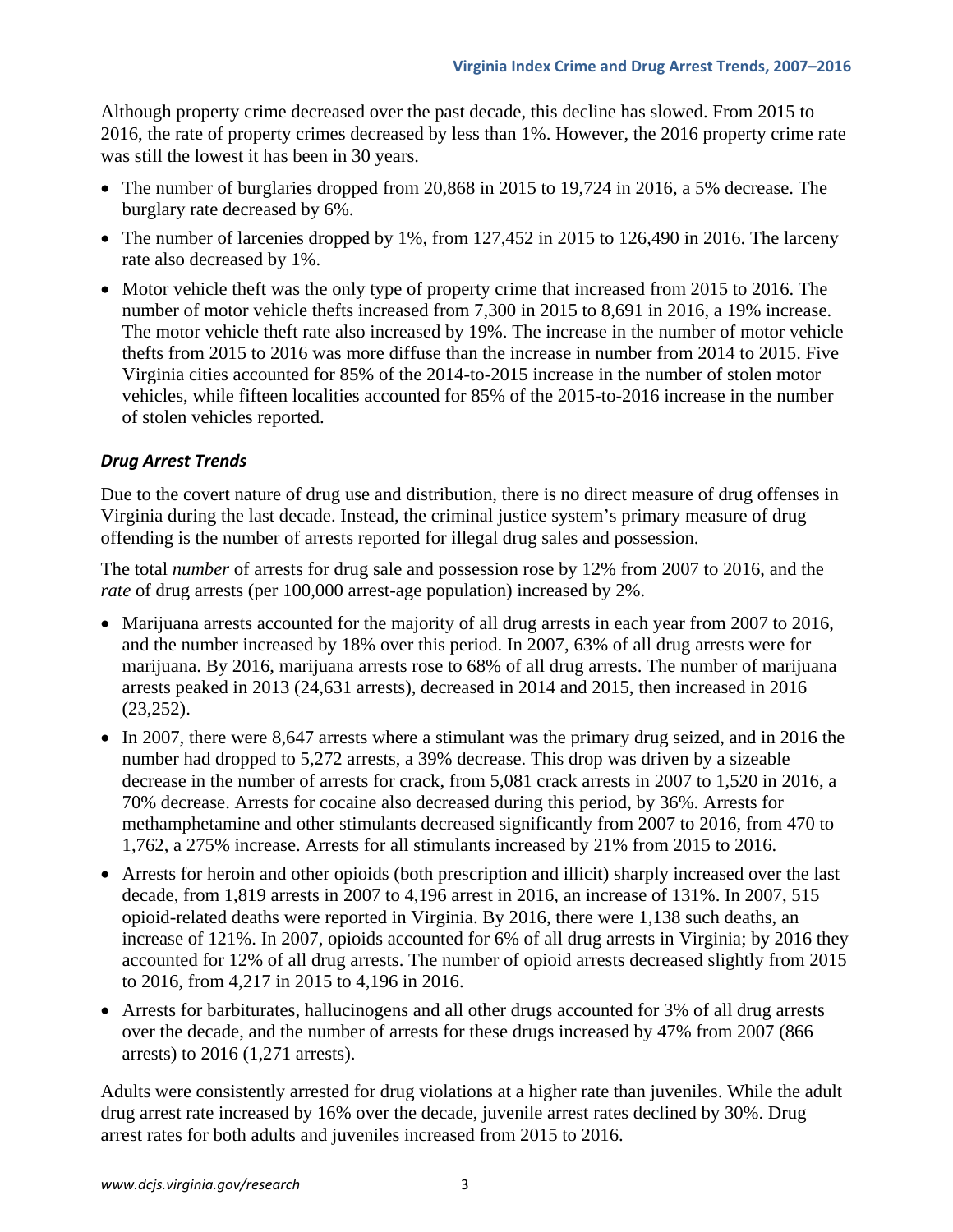# Violent Index Crime

Violent crimes are murder/non-negligent manslaughter, forcible rape, robbery, and aggravated assault.1 There were more than 3,500 fewer violent crimes reported in Virginia in 2016 compared to the number reported in 2007. The total number of violent crimes reported decreased by 17% despite a 9% increase in total state population over the decade.

|               |         |                  | Number of violent crimes |                       |        | Violent crime rate per 100,000 population |                  |         |                       |        |
|---------------|---------|------------------|--------------------------|-----------------------|--------|-------------------------------------------|------------------|---------|-----------------------|--------|
| Year          | Murder* | Forcible<br>Rape | Robbery                  | Aggravated<br>Assault | Total  | Murder*                                   | Forcible<br>Rape | Robbery | Aggravated<br>Assault | Total  |
| 2007          | 407     | 1,739            | 7,650                    | 11,002                | 20,798 | 5.3                                       | 22.4             | 98.7    | 141.9                 | 268.3  |
| 2008          | 369     | 1,746            | 7,455                    | 10,352                | 19,922 | 4.7                                       | 22.3             | 95.2    | 132.2                 | 254.3  |
| 2009          | 354     | 1,506            | 6,348                    | 9,863                 | 18,071 | 4.5                                       | 19.0             | 80.1    | 124.4                 | 228.0  |
| 2010          | 369     | 1,531            | 5,659                    | 9,518                 | 17,077 | 4.6                                       | 19.1             | 70.5    | 118.6                 | 212.8  |
| 2011          | 306     | 1,537            | 5,427                    | 8,702                 | 15,972 | 3.8                                       | 19.0             | 67.0    | 107.4                 | 197.1  |
| 2012          | 316     | 1,449            | 4,708                    | 9,077                 | 15,550 | 3.9                                       | 17.7             | 57.5    | 110.9                 | 190.0  |
| 2013          | 317     | 1,431            | 4,547                    | 9,019                 | 15,314 | 3.8                                       | 17.3             | 55.0    | 109.2                 | 185.5  |
| 2014          | 337     | 1,453            | 4,283                    | 9,379                 | 15,452 | 4.0                                       | 17.5             | 51.4    | 112.6                 | 185.6  |
| 2015          | 383     | 1,499            | 4,438                    | 9,223                 | 15,543 | 4.6                                       | 17.9             | 53.0    | 110.0                 | 185.5  |
| 2016          | 480     | 1.707            | 4.778                    | 10.240                | 17,205 | 5.7                                       | 20.3             | 56.8    | 121.7                 | 204.5  |
| 10-yr% change | $+18%$  | $-2%$            | $-38%$                   | -7%                   | $-17%$ | $+9%$                                     | $-10%$           | $-42%$  | $-14%$                | $-24%$ |
| 1-yr% change  | $+25%$  | $+14%$           | $+8%$                    | $+11%$                | $+11%$ | $+25%$                                    | $+13%$           | $+7%$   | $+11%$                | $+10%$ |

Change in number and rate of violent index crime in Virginia, 2007–2016

1‐yr = 2015 to 2016

\*Includes non‐negligent manslaughter

While the total number of violent crimes decreased over this ten-year period, the total number of violent crimes reported from 2015 to 2016 increased by 11%. The number of crimes reported for each of the four types of violent crime increased from 2015 to 2016.









The statewide total violent crime rate decreased by 24% from 2007 to 2016, from a decade high rate of 268.3 violent crimes per 100,000 population in 2007 to 204.5 in 2016. The total violent crime rate decreased continuously from 2007 through 2013 was essentially constant through 2014 and 2015, then increased in 2016. The violent crime rate statewide increased by 10% from 2015 to 2016.

<sup>1</sup> Murder, forcible rape, and aggravated assault crimes are the actual number of victims reported. Robberies are the number of crimes reported.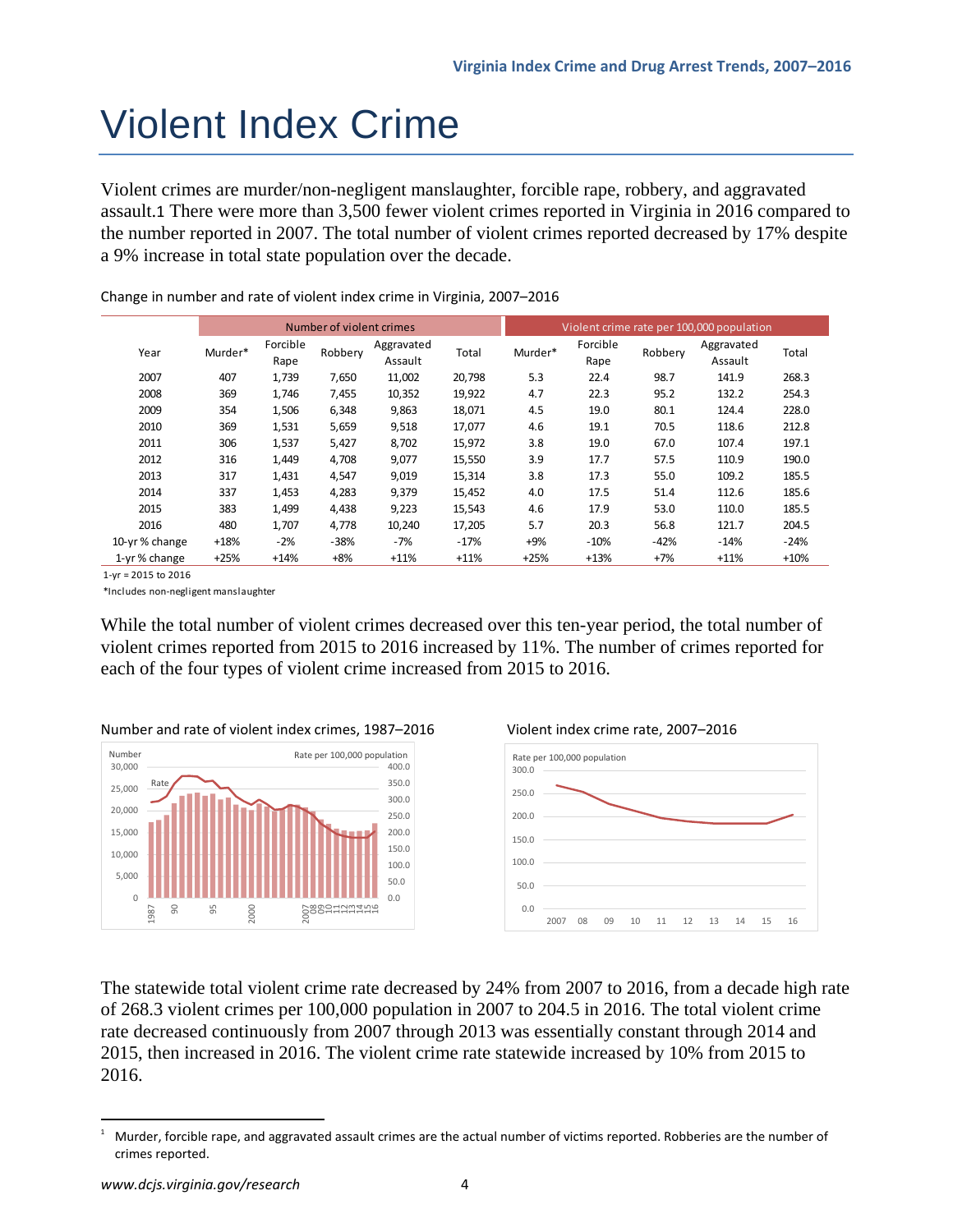### **Murder/Non‐Negligent Manslaughter**

Increasing murder rates in certain areas were making headlines in Virginia and nationwide in 2016. Murder is the most serious violent crime and while an increasing murder rate in any community is always tragic and notable, homicide is the violent crime that occurs most infrequently. Murder/nonnegligent manslaughter comprised only 2% of the more than 177,000 violent crimes reported by law enforcement in Virginia between 2007 and 2016.

From 2007 to 2016, the statewide murder rate increased by 9%, from 5.3 victims per 100,000 population in 2007 to 5.7 in 2016. The last time that the statewide murder rate was higher than in 2016 was the 2005 rate of 6.4 victims per 100,000 population.

The 2013 murder rate of 3.8 victims per 100,000 population was the lowest rate since 1987. The statewide murder rate began climbing in 2014 and increased in 2015 and again in 2016. The largest one-year percentage increase in the murder rate during the decade occurred from 2015 to 2016, when the murder rate rose by 25%.

There were 97 more homicides in Virginia in 2016 than in 2015. Eleven of 133 localities accounted for almost all (98%) of this increase in murder victims. Counties accounted for 30% of the increase in the number of murders in Virginia from 2015 to 2016.

### **Forcible Rape**

From 2007 to 2016, the rate of violent sexual assault in Virginia decreased by 23%, from 22.4 victims per 100,000 population reported in 2007 to 20.3 reported in 2016. By contrast, the rate increased by 13% from 2015 to 2016, with 17.9 victims per 100,000 population reported in 2015.

### **Robbery**

Over the decade, the statewide robbery rate decreased by 42%, from 98.7 robberies per 100,000 population in 2007 to 56.8 in 2016. Robbery was the violent offense with the largest ten-year rate decrease. The robbery rate increased by 7% from 2015 to 2016, from 53.9 robberies per 100,000 population in 2015 to 56.8 in 2016. The 2014 Virginia robbery rate was the lowest since 1987.

# **Aggravated Assault**

Between 2007 and 2016, 55% of all violent crimes reported were aggravated assaults, making aggravated assault the violent crime reported most often. The aggravated assault victimization rate across Virginia decreased by 14% from 141.9 victims per 100,000 population in 2007 to 121.7 in 2016. From 2015 to 2016, the aggravated assault victimization rate increased by 11%.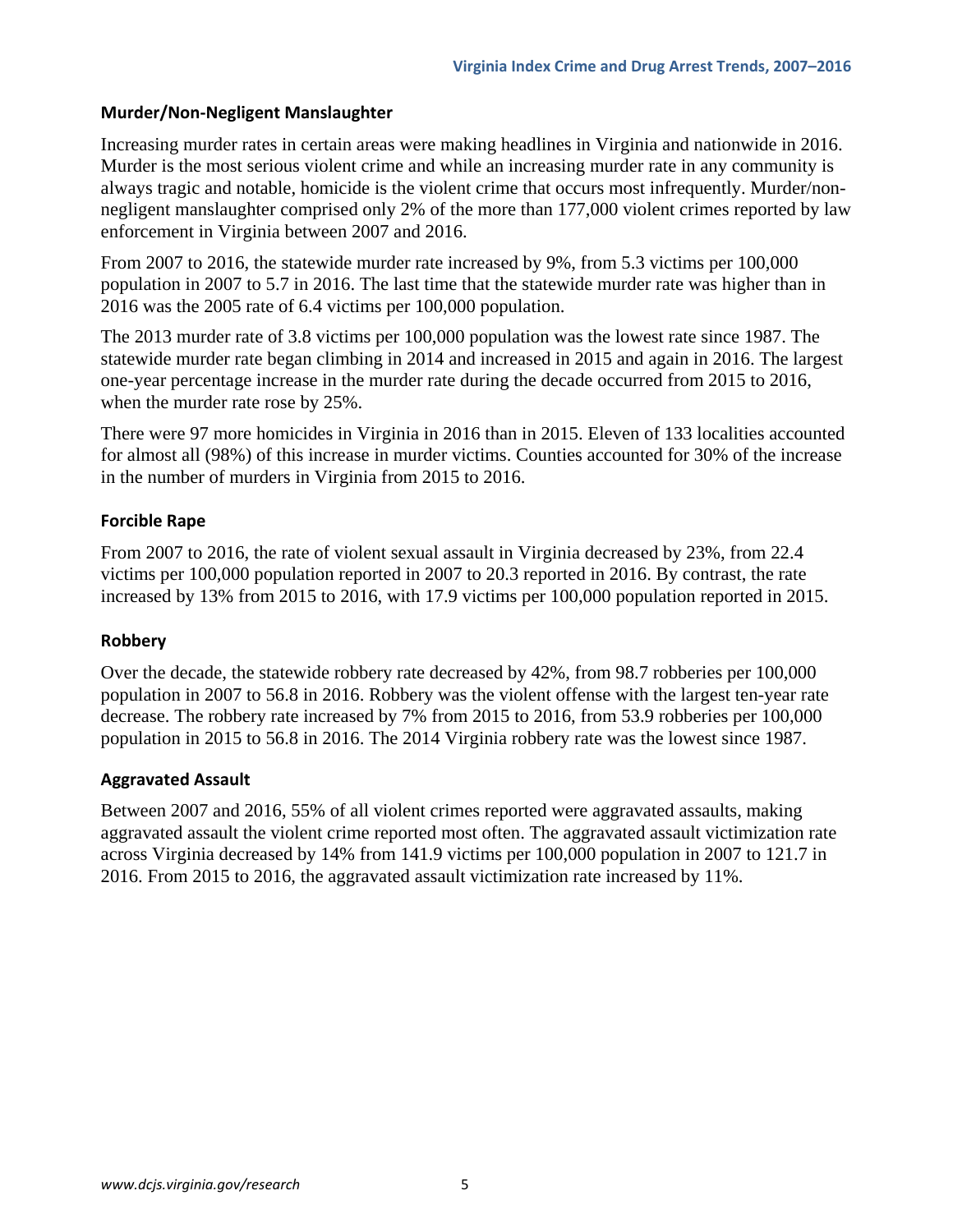#### Number and rate of violent crimes rates by crime type





2000

0.0 1.0 2.0 3.0 4.0 5.0 6.0 7.0 8.0 9.0

2<br>2<br>2<br>2<br>2

Forcible Rape



#### Robbery

Aggravated Assault







95

2000

9,000 10,000

> 1987 90





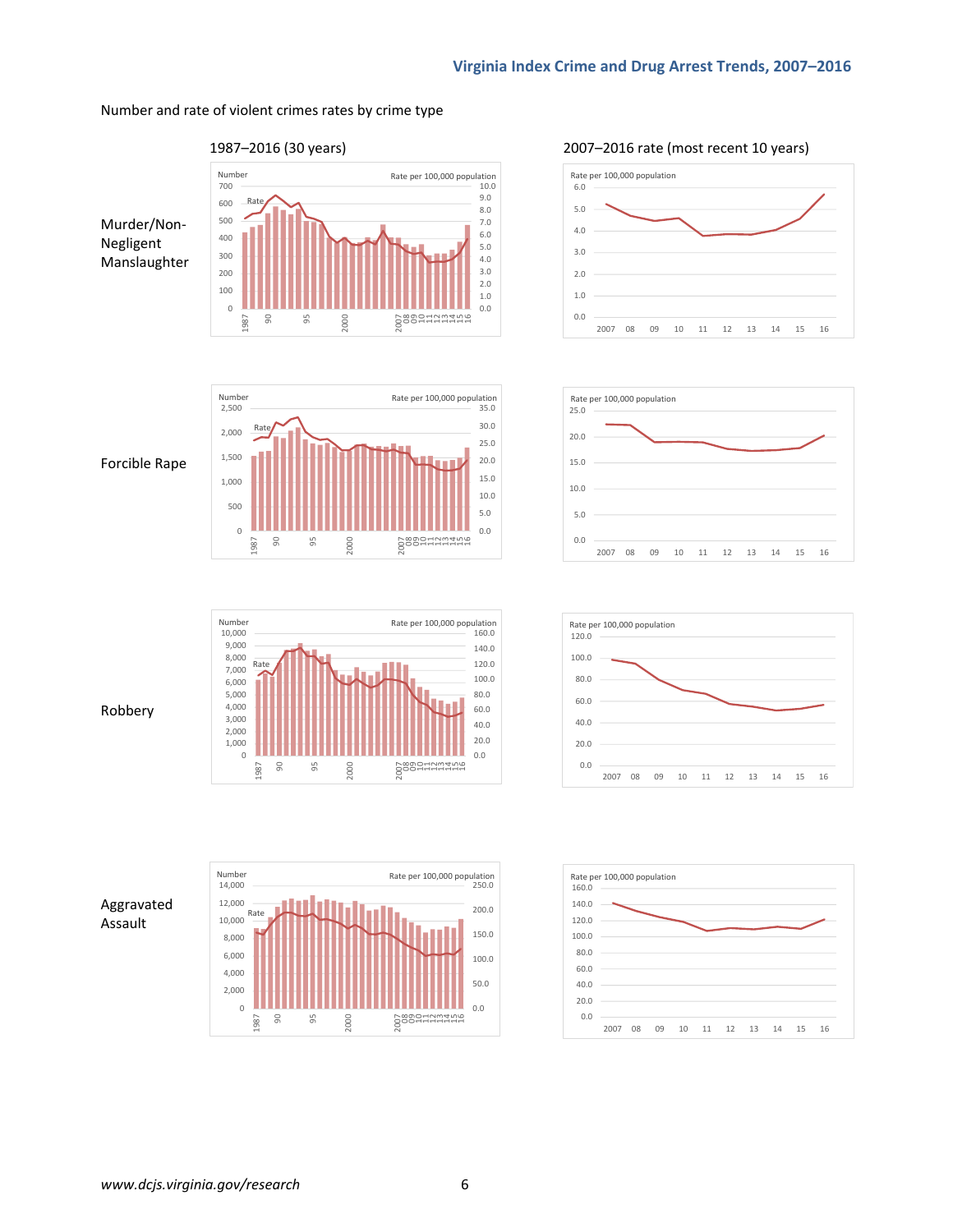# **Firearm‐Related Violence**

Of the 170,917 violent index crimes reported in Virginia between 2007 and 2016, 32% involved a firearm. The annual proportion of violence involving a firearm varied between 30% of all violent index crimes in 2010 to 36% in 2016.

Number of firearm‐related violent index crimes, 2007–2016

|                    |        |          | Forcible |         | Aggravated |
|--------------------|--------|----------|----------|---------|------------|
| Year               | Total  | Homicide | rape     | Robbery | assault    |
| 2007               | 6,489  | 288      | 31       | 4,123   | 2,047      |
| 2008               | 6,630  | 244      | 48       | 4,189   | 2,149      |
| 2009               | 5,671  | 228      | 38       | 3,398   | 2,007      |
| 2010               | 5,125  | 250      | 31       | 2,956   | 1,888      |
| 2011               | 4,848  | 211      | 32       | 2,863   | 1,742      |
| 2012               | 4,760  | 222      | 35       | 2,557   | 1,946      |
| 2013               | 4,622  | 226      | 25       | 2,360   | 2,011      |
| 2014               | 4.792  | 228      | 21       | 2,195   | 2,348      |
| 2015               | 5,304  | 275      | 25       | 2,408   | 2,596      |
| 2016               | 6,201  | 353      | 27       | 2,596   | 3,225      |
| 10-yr% change      | $-4%$  | $+23%$   | $-13%$   | $-37%$  | +58%       |
| 1-yr% change       | $+17%$ | $+28%$   | $+8%$    | $+8%$   | $+24%$     |
| 1-vr= 2015 to 2016 |        |          |          |         |            |

| Percent of violent index crime involving a firearm |
|----------------------------------------------------|
| by crime type, 2007-2016                           |

|                    | All violent |          | Forcible |         | Aggravated |
|--------------------|-------------|----------|----------|---------|------------|
| Year               | index crime | Homicide | rape     | Robbery | assault    |
| 2007               | 31.3%       | 70.8%    | 1.8%     | 54.0%   | 18.6%      |
| 2008               | 33.3%       | 66.1%    | 2.8%     | 56.2%   | 20.8%      |
| 2009               | 31.5%       | 65.3%    | 2.5%     | 53.9%   | 20.4%      |
| 2010               | 30.0%       | 67.8%    | 2.0%     | 52.2%   | 19.8%      |
| 2011               | 30.4%       | 69.0%    | 2.1%     | 52.8%   | 20.0%      |
| 2012               | 30.6%       | 70.3%    | 2.4%     | 54.3%   | 21.4%      |
| 2013               | 30.2%       | 71.3%    | 1.7%     | 51.9%   | 22.3%      |
| 2014               | 31.0%       | 67.7%    | 1.4%     | 51.2%   | 25.0%      |
| 2015               | 34.1%       | 71.8%    | 1.7%     | 54.2%   | 28.1%      |
| 2016               | 36.0%       | 73.5%    | 1.6%     | 54.3%   | 31.5%      |
| 10-yr% change      | $+5%$       | $+3%$    | $-0.2%$  | $+0.4%$ | $+13%$     |
| 1-yr% change       | $+2%$       | $+2%$    | $-0.1%$  | $+0.1%$ | $+3%$      |
| 1-yr= 2015 to 2016 |             |          |          |         |            |

1‐yr= 2015 to 2016

The number of violent index crimes involving a firearm decreased by 4% from 2007 to 2016, with 6,489 crimes reported in 2007 and 6,201 reported in 2016. This decrease was driven by a decrease in the number of robberies with a firearm. But while firearm robberies decreased, the number of aggravated assaults with a firearm increased, with more than 1,100 additional firearm aggravated assaults reported in 2016 than in 2007.

A firearm was used in a consistently disproportionate number of homicides. 70% of all homicides committed between 2007 and 2016 involved a firearm. Annually, firearm use in homicide varied from 65% of homicides in 2009 to almost three out of every four homicides in 2016. Firearms were rarely used in sexual assaults (forcible rape).

As the overall number of robberies decreased over the decade, so too did the number of robberies with a gun. The total number of robberies decreased by 38%, and the number of robberies with a gun decreased by 37%. Over half of all robberies over the decade involved a gun (54%), and this rate of firearm use was relatively consistent from year to year.

Aggravated assaults with a firearm increased significantly from 2007 to 2016, from 2,047 firearm crimes in 2007 to over 3,200 in 2016, a 58% increase. The proportion of aggravated assaults involving a firearm also increased by 13% from 2007 to 2016.

Firearm-related violence of all types increased from 2015 to 2016, with the largest percentage increases for firearm homicide and firearm aggravated assault. The number of homicides involving a firearm increased by 28% and the number of firearm aggravated assaults increased by 24% over this one-year period.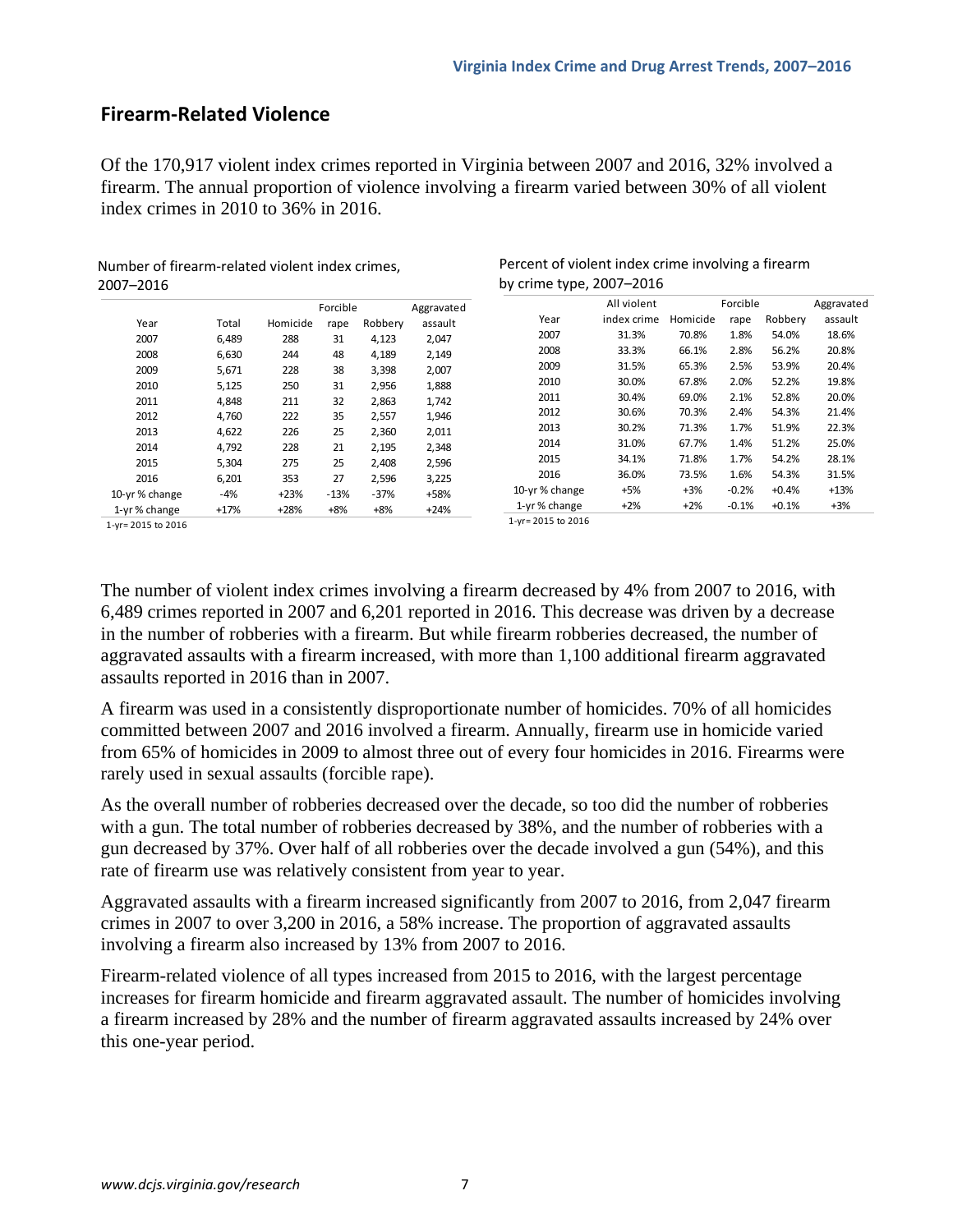# Violent Index Crime Rates by Area

2007 locality violent crime rates ranged from a low rate of zero violent crimes per 100,000 population to a high rate of 1,581.2. By comparison, 2016 locality violent crime rates ranged from a low locality rate of 13.5 violent crimes per 100,000 population to a locality high rate of 782.9. The highest violent crime rates were in cities, and most of the high rate localities in 2007 were also the localities with the highest rates in 2016. Nineteen of the 20 localities with the highest 2007 violent crime rates had lower violent crime rates in 2016.

The change in locality violent crime rates is shown in the maps below where many localities with deep shading (indicating higher rates) in the 2007 map are shaded noticeably lighter in the 2016 map. Total violent crime rates decreased in 31 of Virginia's 38 cities and in 56 of Virginia's 95 counties over the ten-year period.

Violent crime rates decreased in all Virginia State Police divisions from 2007 to 2016.

Total violent index crime rate per 100,000 population by locality and year



Change in violent index crime rate by locality, 2007 to 2016



Total violent index crime rate by State Police division and year

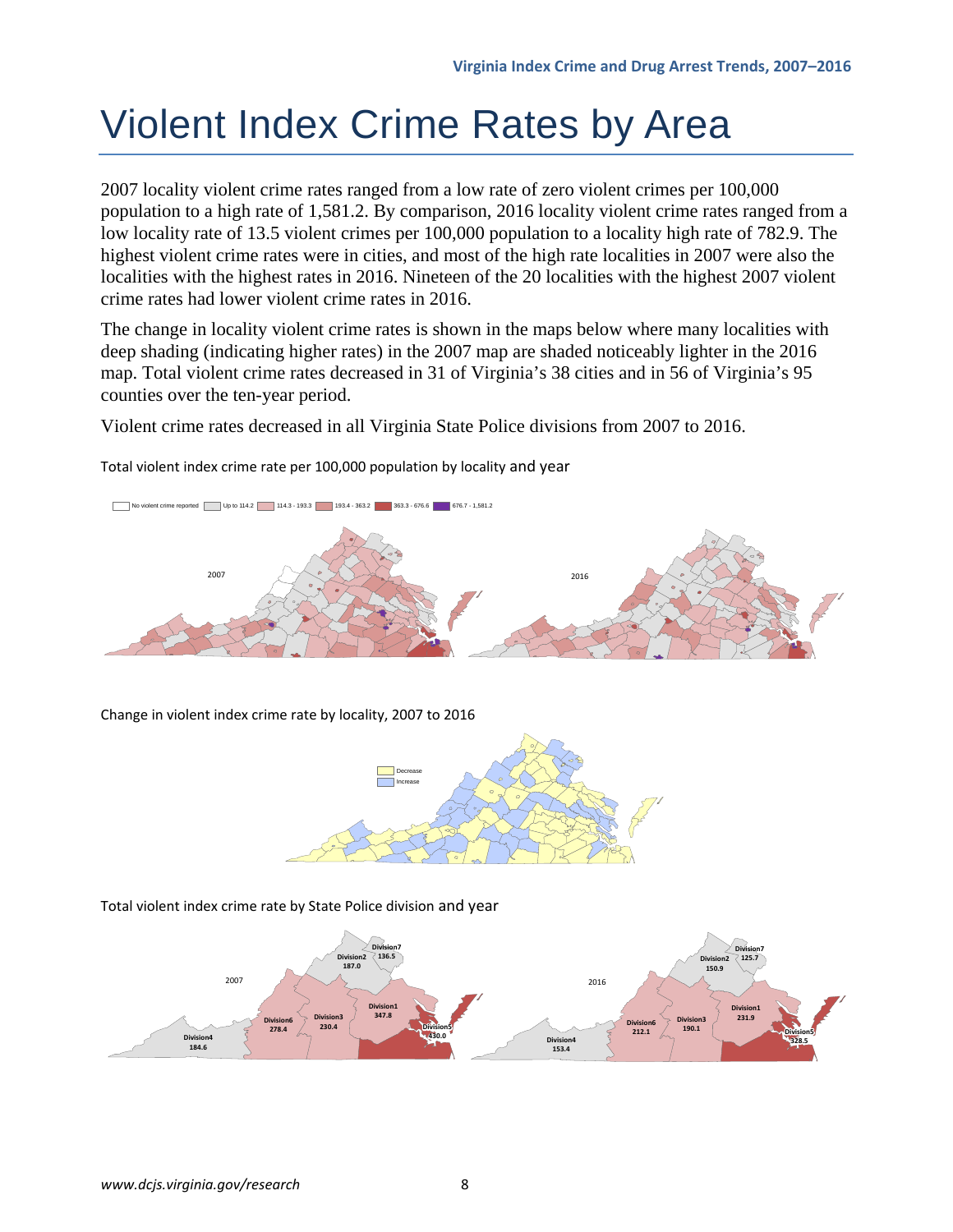Total violent crime rate per 100,000 population by locality

|                 | 2007  | 2016  |
|-----------------|-------|-------|
| <b>VIRGINIA</b> | 268.2 | 204.5 |

| <b>COUNTIES</b>      | 2007  | 2016  | <b>COUNTIES</b>      | 2007  | 2016  | <b>CITIES</b>      | 2007    | 2016  |
|----------------------|-------|-------|----------------------|-------|-------|--------------------|---------|-------|
| Accomack Co          | 257.6 | 157.8 | King George Co       | 182.7 | 69.3  | Alexandria C       | 288.0   | 179.7 |
| Albemarle Co         | 178.9 | 86.1  | King William Co      | 78.5  | 91.8  | <b>Bristol C</b>   | 439.0   | 212.3 |
| Alleghany Co         | 108.9 | 256.5 | Lancaster Co         | 129.6 | 127.6 | Buena Vista C      | 105.8   | 62.0  |
| Amelia Co            | 144.6 | 139.4 | Lee Co               | 126.4 | 66.2  | Charlottesville C  | 657.2   | 498.8 |
| Amherst Co           | 158.4 | 104.3 | Loudoun Co           | 88.7  | 100.8 | Chesapeake C       | 450.2   | 401.8 |
| Appomattox Co        | 131.7 | 109.9 | Louisa Co            | 138.7 | 167.4 | Colonial Heights C | 269.2   | 236.3 |
| Arlington Co         | 173.0 | 149.1 | Lunenburg Co         | 130.5 | 138.5 | Covington C        | 214.6   | 326.2 |
| Augusta Co           | 104.1 | 89.3  | Madison Co           | 89.4  | 99.4  | Danville C         | 461.9   | 782.9 |
| Bath Co              | 0.0   | 223.4 | Mathews Co           | 66.5  | 68.3  | Emporia C          | 1,146.8 | 640.9 |
| Bedford Co           | 90.5  | 60.3  | Mecklenburg Co       | 216.3 | 168.3 | Fairfax C          | 184.5   | 91.0  |
| <b>Bland Co</b>      | 57.7  | 30.7  | Middlesex Co         | 83.6  | 92.8  | Falls Church C     | 292.3   | 192.7 |
| <b>Botetourt Co</b>  | 67.3  | 84.3  | Montgomery Co        | 227.2 | 121.7 | Franklin C         | 418.1   | 252.8 |
| <b>Brunswick Co</b>  | 168.3 | 73.9  | Nelson Co            | 86.7  | 201.8 | Fredericksburg C   | 655.1   | 367.5 |
| <b>Buchanan Co</b>   | 178.4 | 202.9 | New Kent Co          | 168.1 | 66.2  | Galax C            | 290.7   | 295.2 |
| <b>Buckingham Co</b> | 95.6  | 117.3 | Northampton Co       | 300.4 | 123.6 | Hampton C          | 380.1   | 322.0 |
| Campbell Co          | 169.2 | 203.8 | Northumberland Co    | 56.2  | 229.1 | Harrisonburg C     | 322.2   | 216.7 |
| Caroline Co          | 232.0 | 125.9 | Nottoway Co          | 259.5 | 115.4 | Hopewell C         | 833.7   | 457.4 |
| Carroll Co           | 177.1 | 77.9  | Orange Co            | 158.0 | 81.6  | Lexington C        | 100.6   | 141.9 |
| Charles City Co      | 125.9 | 14.1  | Page Co              | 148.6 | 109.9 | Lynchburg C        | 455.6   | 366.5 |
| Charlotte Co         | 157.7 | 206.1 | Patrick Co           | 144.0 | 156.2 | Manassas C         | 563.4   | 284.5 |
| Chesterfield Co      | 227.5 | 133.0 | Pittsylvania Co      | 103.5 | 72.9  | Manassas Park C    | 213.0   | 125.7 |
| Clarke Co            | 193.3 | 104.4 | Powhatan Co          | 79.7  | 56.3  | Martinsville C     | 363.2   | 208.3 |
| Craig Co             | 38.4  | 58.2  | Prince Edward Co     | 58.3  | 142.6 | Newport News C     | 676.6   | 464.7 |
| Culpeper Co          | 158.1 | 157.7 | Prince George Co     | 165.4 | 103.1 | Norfolk C          | 806.6   | 660.5 |
| Cumberland Co        | 204.9 | 155.4 | Prince William Co    | 178.0 | 180.6 | Norton C           | 180.9   | 336.4 |
| Dickenson Co         | 144.0 | 126.9 | Pulaski Co           | 139.8 | 204.7 | Petersburg C       | 1,581.2 | 777.9 |
| Dinwiddie Co         | 240.0 | 191.9 | Rappahannock Co      | 40.5  | 13.5  | Poquoson C         | 132.4   | 141.5 |
| Essex Co             | 223.5 | 197.8 | Richmond Co          | 127.3 | 114.0 | Portsmouth C       | 821.8   | 779.0 |
| Fairfax Co           | 90.8  | 94.2  | Roanoke Co           | 229.4 | 187.2 | Radford C          | 250.9   | 503.3 |
| Fauquier Co          | 160.6 | 69.5  | Rockbridge Co        | 67.5  | 107.2 | Richmond C         | 938.1   | 570.4 |
| Floyd Co             | 87.7  | 133.5 | Rockingham Co        | 51.2  | 102.8 | Roanoke C          | 949.3   | 408.4 |
| Fluvanna Co          | 99.5  | 110.4 | Russell Co           | 114.2 | 190.0 | Salem C            | 106.2   | 82.2  |
| Franklin Co          | 82.6  | 149.8 | Scott Co             | 128.7 | 104.9 | Staunton C         | 296.8   | 205.2 |
| Frederick Co         | 129.9 | 97.1  | Shenandoah Co        | 123.7 | 162.1 | Suffolk C          | 409.7   | 265.5 |
| Giles Co             | 116.7 | 100.8 | Smyth Co             | 286.6 | 231.8 | Virginia Beach C   | 250.7   | 142.7 |
| Gloucester Co        | 98.7  | 102.1 | Southampton Co       | 204.6 | 110.8 | Waynesboro C       | 380.8   | 201.0 |
| Goochland Co         | 311.5 | 101.5 | Spotsylvania Co      | 238.5 | 170.4 | Williamsburg C     | 228.3   | 151.2 |
| Grayson Co           | 93.4  | 125.8 | Stafford Co          | 155.9 | 202.3 | Winchester C       | 416.3   | 167.2 |
| Greene Co            | 172.5 | 108.4 | Surry Co             | 312.4 | 229.2 |                    |         |       |
| Greensville Co       | 238.7 | 76.9  | Sussex Co            | 229.7 | 113.0 |                    |         |       |
| Halifax Co           | 170.6 | 188.6 | Tazewell Co          | 226.4 | 180.3 |                    |         |       |
| Hanover Co           | 77.9  | 118.8 | Warren Co            | 157.5 | 122.6 |                    |         |       |
| Henrico Co           | 192.0 | 188.1 | <b>Washington Co</b> | 204.7 | 153.1 |                    |         |       |
| Henry Co             | 300.3 | 208.0 | Westmoreland Co      | 146.0 | 119.4 |                    |         |       |
| <b>Highland Co</b>   | 0.0   | 180.5 | Wise Co              | 219.1 | 117.3 |                    |         |       |
| Isle of Wight Co     | 124.3 | 125.7 | Wythe Co             | 117.9 | 127.5 |                    |         |       |
| James City Co        | 146.0 | 118.3 | York Co              | 117.4 | 130.9 |                    |         |       |
| King & Queen Co      | 143.9 | 237.5 |                      |       |       |                    |         |       |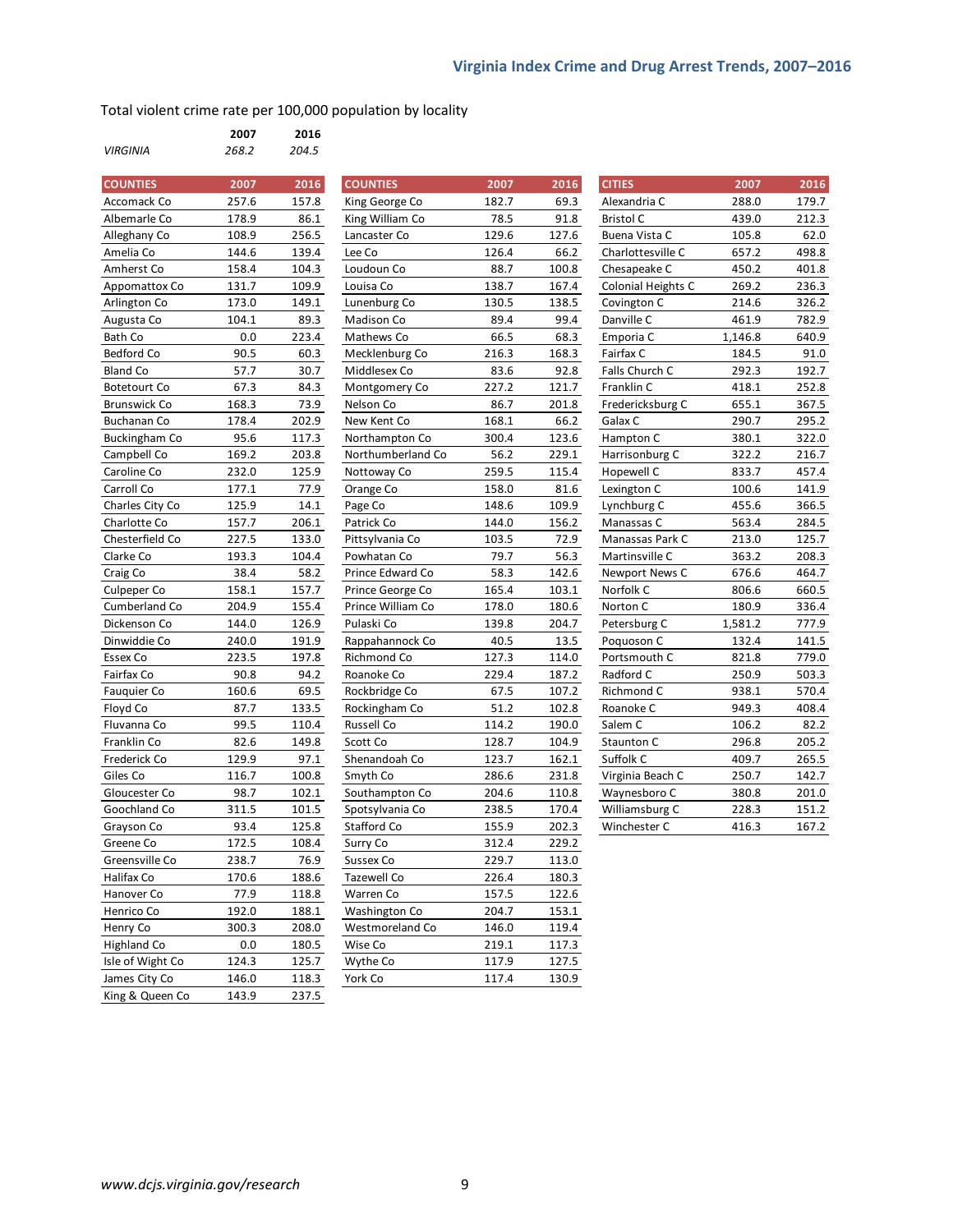#### County and city ranking of total violent crime rate, by year

Counties are ranked against other counties (highest rate ranked 1, lowest rate ranked 95) Cities are ranked against other cities (highest rate ranked 1, lowest rate ranked 38)

| <b>COUNTIES</b>     | 2007           | 2016           | <b>COUNTIES</b>   | 2007        | 2016         | <b>CITIES</b>             | 2007           | 2016             |
|---------------------|----------------|----------------|-------------------|-------------|--------------|---------------------------|----------------|------------------|
| Accomack Co         | 7              | 27             | King George Co    | 25          | 86           | Alexandria C              | 26             | 29               |
| Albemarle Co        | 26             | 78             | King William Co   | 83          | 76           | <b>Bristol C</b>          | 15             | 24               |
| Alleghany Co        | 67             | $\mathbf 1$    | Lancaster Co      | 56          | 40           | Buena Vista C             | 37             | 38               |
| Amelia Co           | 47             | 35             | Lee Co            | 59          | 88           | Charlottesville C         | 9              | 8                |
| Amherst Co          | 38             | 65             | Loudoun Co        | 77          | 70           | Chesapeake C              | 14             | 12               |
| Appomattox Co       | 53             | 59             | Louisa Co         | 52          | 25           | <b>Colonial Heights C</b> | 27             | 22               |
| Arlington Co        | 30             | 33             | Lunenburg Co      | 54          | 36           | Covington C               | 31             | 16               |
| Augusta Co          | 68             | 77             | Madison Co        | 76          | 72           | Danville C                | 12             | $\mathbf{1}$     |
| Bath Co             | 94             | 6              | Mathews Co        | 87          | 87           | Emporia C                 | $\overline{2}$ | 5                |
| Bedford Co          | 75             | 90             | Mecklenburg Co    | 19          | 24           | Fairfax C                 | 33             | 36               |
| <b>Bland Co</b>     | 89             | 93             | Middlesex Co      | 80          | 75           | Falls Church C            | 24             | 28               |
| <b>Botetourt Co</b> | 86             | 79             | Montgomery Co     | 15          | 48           | Franklin C                | 16             | 21               |
| <b>Brunswick Co</b> | 34             | 83             | Nelson Co         | 79          | 13           | Fredericksburg C          | 10             | 13               |
| <b>Buchanan Co</b>  | 27             | 11             | New Kent Co       | 35          | 88           | Galax C                   | 25             | 18               |
| Buckingham Co       | 72             | 52             | Northampton Co    | 3           | 46           | Hampton C                 | 20             | 17               |
| Campbell Co         | 33             | 10             | Northumberland Co | 90          | 5            | Harrisonburg C            | 22             | 23               |
| Caroline Co         | 11             | 43             | Nottoway Co       | 6           | 54           | Hopewell C                | 5              | 10               |
| Carroll Co          | 29             | 81             | Orange Co         | 40          | 80           | Lexington C               | 38             | 33               |
| Charles City Co     | 60             | 94             | Page Co           | 44          | 59           | Lynchburg C               | 13             | 14               |
| Charlotte Co        | 41             | 8              | Patrick Co        | 48          | 29           | Manassas C                | 11             | 19               |
| Chesterfield Co     | 14             | 38             | Pittsylvania Co   | 69          | 84           | Manassas Park C           | 32             | 35               |
| Clarke Co           | 23             | 64             | Powhatan Co       | 82          | 92           | Martinsville C            | 21             | 25               |
| Craig Co            | 93             | 91             | Prince Edward Co  | 88          | 34           | Newport News C            | 8              | $\boldsymbol{9}$ |
| Culpeper Co         | 39             | 28             | Prince George Co  | 36          | 66           | Norfolk C                 | $\overline{7}$ | $\overline{4}$   |
| Cumberland Co       | 20             | 30             | Prince William Co | 28          | 20           | Norton C                  | 34             | 15               |
| Dickenson Co        | 48             | 42             | Pulaski Co        | 51          | 9            | Petersburg C              | $1\,$          | $\mathsf 3$      |
| Dinwiddie Co        | 8              | 15             | Rappahannock Co   | 92          | 95           | Poquoson C                | 35             | 34               |
| Essex Co            | 17             | 14             | Richmond Co       | 58          | 55           | Portsmouth C              | 6              | $\mathbf 2$      |
| Fairfax Co          | 74             | 74             | Roanoke Co        | 13          | 19           | Radford C                 | 28             | $\overline{7}$   |
| Fauquier Co         | 37             | 85             | Rockbridge Co     | 85          | 62           | Richmond C                | $\overline{4}$ | $\boldsymbol{6}$ |
| Floyd Co            | 78             | 37             | Rockingham Co     | 91          | 67           | Roanoke C                 | 3              | $11\,$           |
| Fluvanna Co         | 70             | 58             | Russell Co        | 66          | 16           | Salem C                   | 36             | 37               |
| Franklin Co         | 81             | 32             | Scott Co          | 57          | 63           | Staunton C                | 23             | 26               |
| Frederick Co        | 55             | 73             | Shenandoah Co     | 62          | 26           | Suffolk C                 | 18             | 20               |
| Giles Co            | 65             | $70\,$         | Smyth Co          | 5           | $\mathbf{3}$ | Virginia Beach C          | 29             | 32               |
| Gloucester Co       | 71             | 68             | Southampton Co    | 22          | 57           | Waynesboro C              | 19             | 27               |
| Goochland Co        | $\overline{2}$ | 69             | Spotsylvania Co   | 10          | 23           | Williamsburg C            | 30             | 31               |
| Grayson Co          | 73             | 44             | Stafford Co       | 43          | 12           | Winchester C              | 17             | 30               |
| Greene Co           | 31             | 61             | Surry Co          | $\mathbf 1$ | 4            |                           |                |                  |
| Greensville Co      | 9              | 82             | Sussex Co         | 12          | 56           |                           |                |                  |
| Halifax Co          | 32             | 17             | Tazewell Co       | 16          | 22           |                           |                |                  |
| Hanover Co          | 84             | 50             | Warren Co         | 42          | 47           |                           |                |                  |
| Henrico Co          | 24             | 18             | Washington Co     | 21          | 31           |                           |                |                  |
| Henry Co            | $\overline{4}$ | $\overline{7}$ | Westmoreland Co   | 45          | 49           |                           |                |                  |
| Highland Co         | 94             | 21             | Wise Co           | 18          | 52           |                           |                |                  |
| Isle of Wight Co    | 61             | 45             | Wythe Co          | 63          | 41           |                           |                |                  |
| James City Co       | 45             | 51             | York Co           | 64          | 39           |                           |                |                  |
| King & Queen Co     | 50             | $\mathbf 2$    |                   |             |              |                           |                |                  |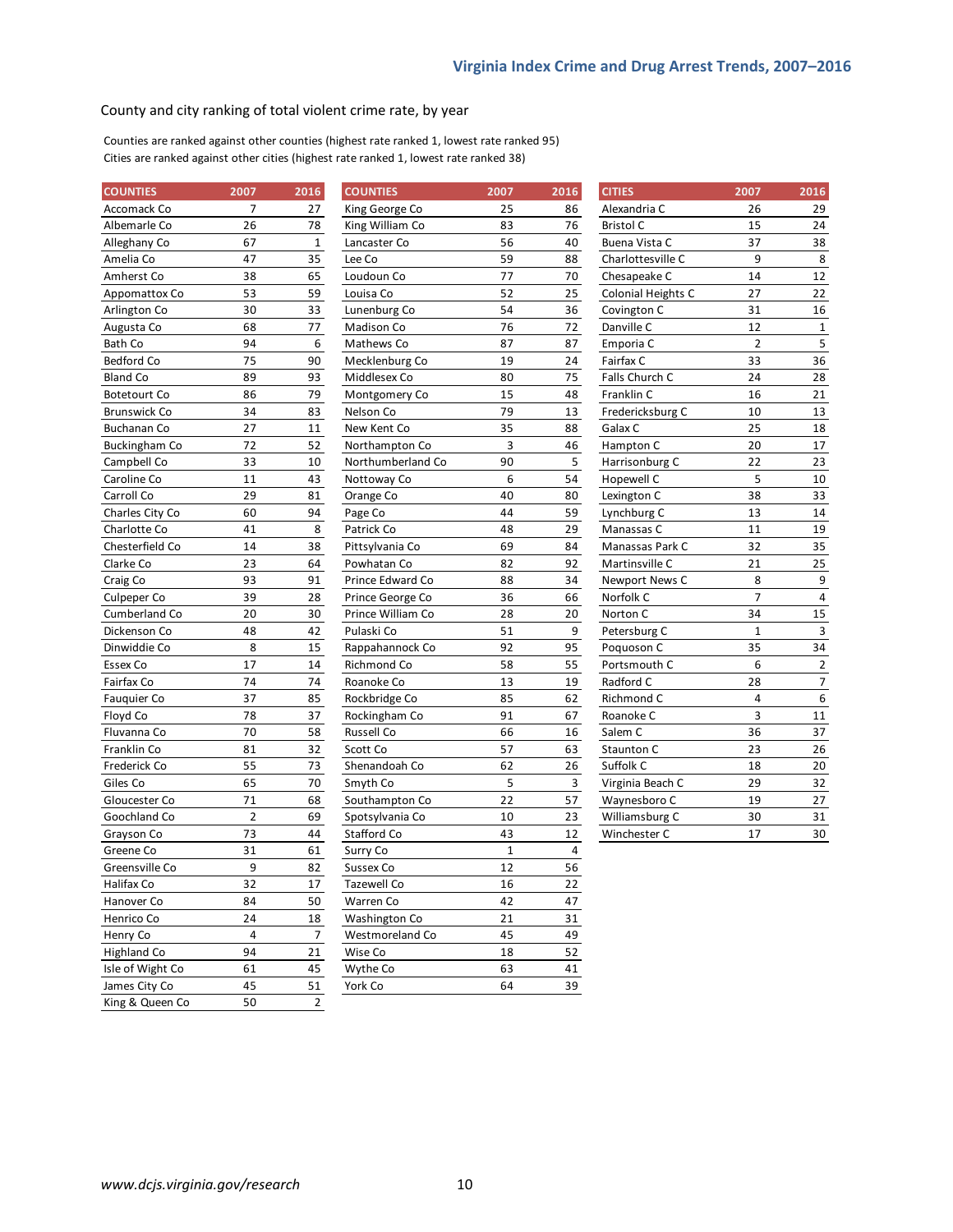# Property Index Crime

Property crimes are burglary, larceny, and motor vehicle theft. There were over 34,000 fewer property crimes reported in Virginia in 2016 than in 2007, an 18% decrease in the number of offenses.

|               |          |         | Number of property crimes |         |          |         | Property crime rate per 100,000 population |         |
|---------------|----------|---------|---------------------------|---------|----------|---------|--------------------------------------------|---------|
|               |          |         | Motor                     |         |          |         | Motor                                      |         |
| Year          | Burglary | Larceny | Vehicle                   | Total   | Burglary | Larceny | Vehicle                                    | Total   |
|               |          |         | Theft                     |         |          |         | Theft                                      |         |
| 2007          | 31,153   | 145,195 | 12,785                    | 189,133 | 401.9    | 1,873.2 | 164.9                                      | 2,440.1 |
| 2008          | 31,451   | 150,760 | 12,028                    | 194,239 | 401.5    | 1,924.6 | 153.5                                      | 2,479.6 |
| 2009          | 31,079   | 149,253 | 10,302                    | 190,634 | 392.1    | 1,883.1 | 130.0                                      | 2,405.2 |
| 2010          | 30,040   | 145,576 | 9,504                     | 185,120 | 374.3    | 1,814.0 | 118.4                                      | 2,306.8 |
| 2011          | 30.157   | 142,244 | 8.707                     | 181,108 | 372.1    | 1.755.1 | 107.4                                      | 2,234.7 |
| 2012          | 28,564   | 138,832 | 8,072                     | 175,468 | 348.9    | 1,696.0 | 98.6                                       | 2,143.5 |
| 2013          | 26,116   | 134,686 | 7,660                     | 168,462 | 316.2    | 1,630.5 | 92.7                                       | 2,039.4 |
| 2014          | 22,423   | 130,009 | 6,801                     | 159,233 | 269.3    | 1,561.4 | 81.7                                       | 1,912.4 |
| 2015          | 20,868   | 127,452 | 7,300                     | 155,620 | 249.0    | 1,520.4 | 87.1                                       | 1,856.4 |
| 2016          | 19.724   | 126,490 | 8,691                     | 154,905 | 234.5    | 1,503.7 | 103.3                                      | 1,841.5 |
| 10-yr% change | $-37%$   | $-13%$  | $-32%$                    | $-18%$  | $-42%$   | $-20%$  | $-37%$                                     | $-25%$  |
| 1-yr% change  | -5%      | $-1%$   | $+19%$                    | $-0.5%$ | -6%      | $-1%$   | $+19%$                                     | $-0.8%$ |

Change in number and rate of property index crime in Virginia, 2007–2016

1‐yr = 2015 to 2016

The total property crime *rate* decreased by 25% over the decade, with 2,440.1 property crimes per 100,000 total population reported in 2007, and 1,841.5 property crimes reported in 2016.







Virginia's total property index crime rate has decreased continuously since 2009. The decade high rate occurred in 2008, with 2,479.6 property crimes reported per 100,000 population. The decade low rate occurred in 2016, when 1,841.5 property crimes were reported per 100,000 population. The 2016 rate was the lowest property crime rate since 1987.

### **Burglary**

The burglary rate statewide decreased by 42%, from a 2007 rate of 401.9 burglaries per 100,000 population to 234.5 burglaries per 100,000 population in 2016. Burglaries rates decreased continuously over the decade. From 2015 to 2016 the rate decreased by 6%, down from 249.0 burglaries per 100,000 population reported in 2015.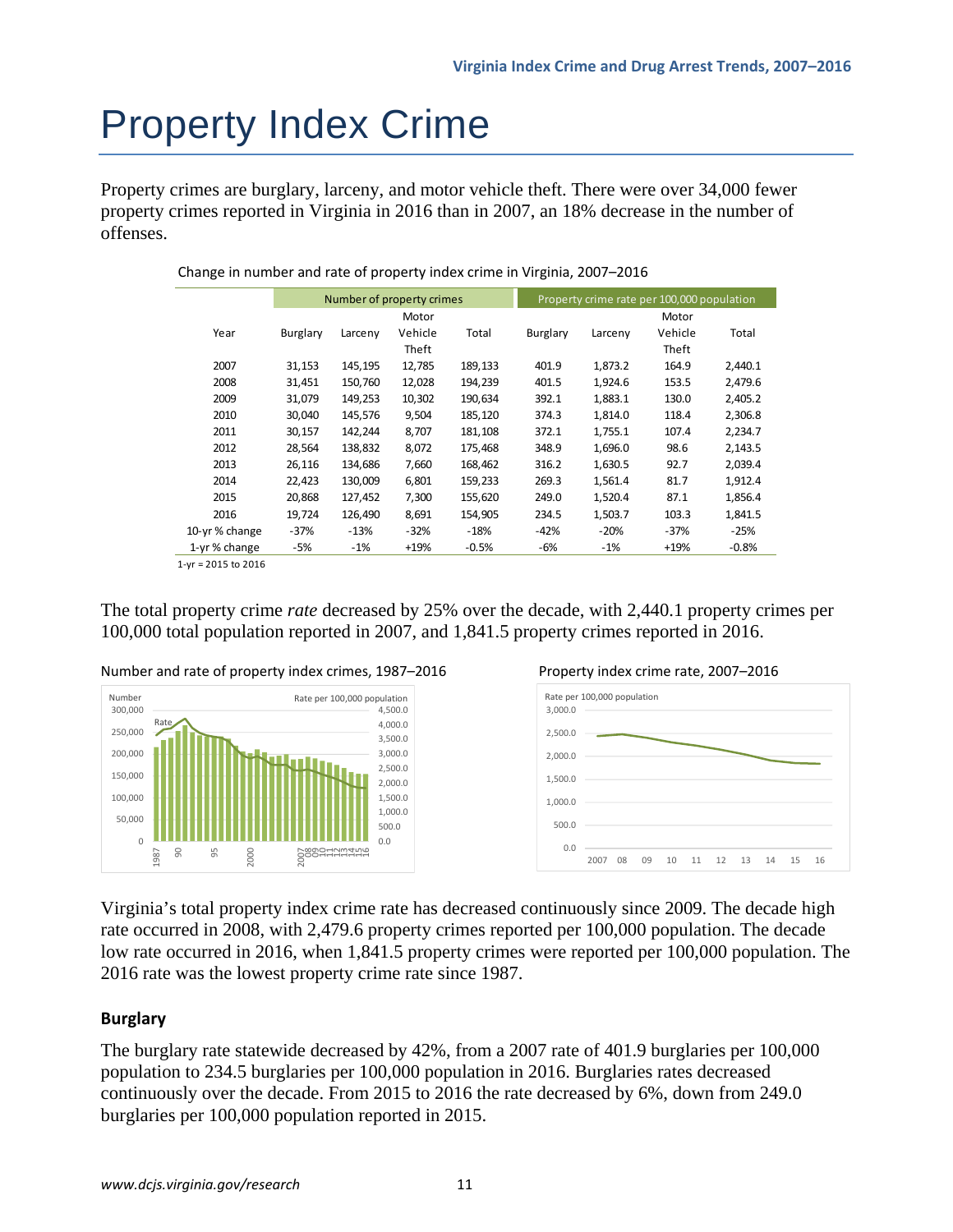#### Property crime rates by crime type



### **Larceny**

Larcenies occurred at rates almost five times higher than burglaries and almost ten times higher than motor vehicle thefts. The larceny rate across Virginia decreased by 20% from 2007 to 2016 and decreased by 1% from 2015 to 2016.

### **Motor Vehicle Theft**

The motor vehicle theft (MVT) rate decreased by 37% from 2007 to 2016. Rates decreased continuously reaching an historic low rate of 81.7 thefts per 100,000 population in 2014, then increased in 2015 and again in 2016.

Similar to the large percentage increase in murder rates from 2015 to 2016, rates of motor vehicle theft also increased sharply, by 19%, over this one-year period. While five localities accounted for 85% of the 2014-to-2015 increase in motor thefts, the 2015-to-2016 increase was more diffuse, with the top five localities accounting for only 56% of the increase in the number of MVT offenses.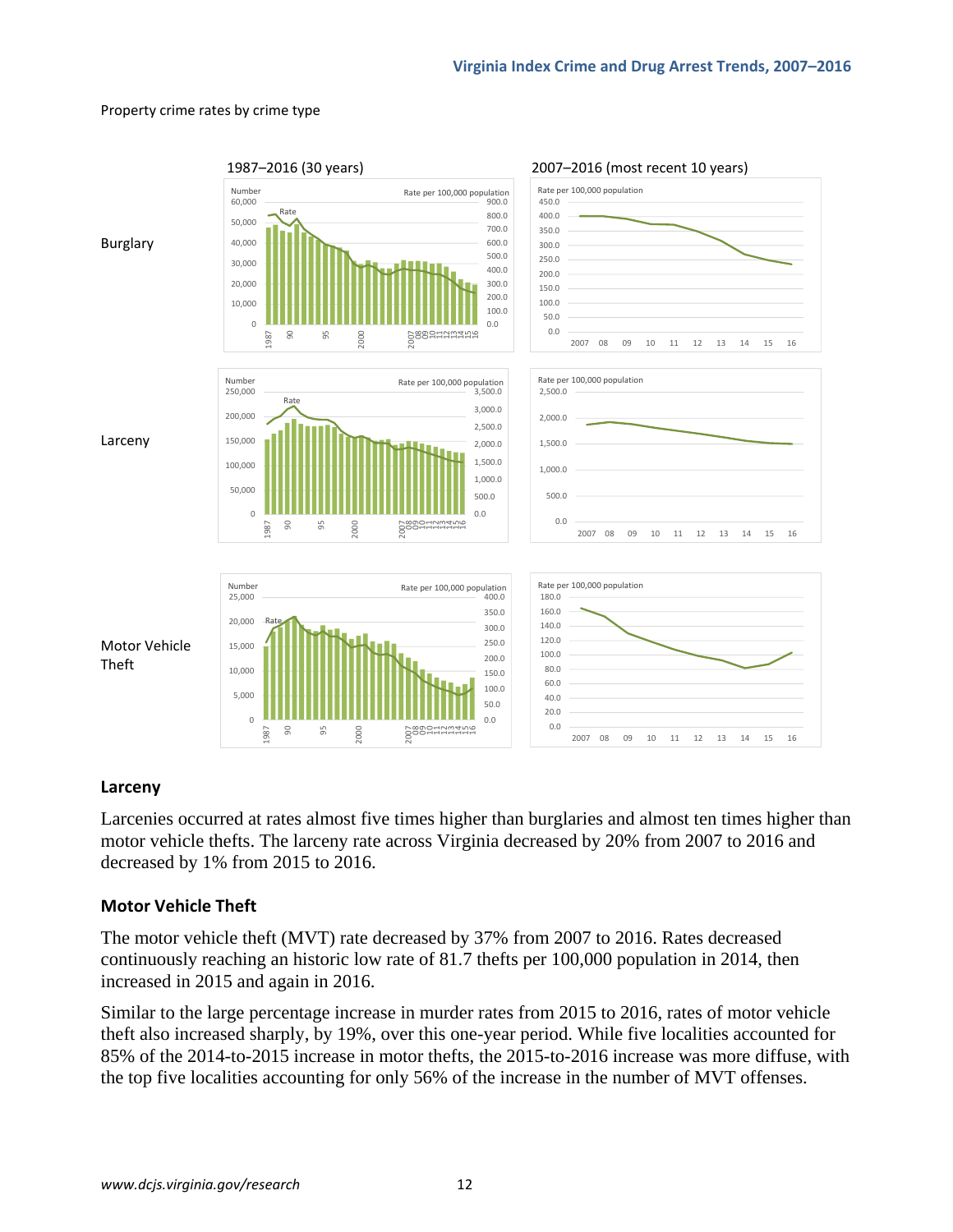# Property Index Crime Rates by Area

In 2007, total property crime rates in Virginia localities ranged from a low of 124.1 property crimes per 100,000 population to a high rate of 7,828.5 property crimes per 100,000 population. 2016 locality property crime rates ranged from a low rate of 365.5 property crimes per 100,000 population to a high rate of 5,638.7 property crimes per 100,000 population. Property crime rates were generally higher in cities than in counties.

The reduction in property crime rates is shown in the maps on the following page where many localities with deep shading (indicating higher rates) in the 2007 map are shaded noticeably lighter than in the 2017 map. Total property crime rates decreased in 35 of Virginia's 38 cities and 80 of Virginia's 95 counties.

Property crime rates decreased in all Virginia State Police divisions from 2007 to 2016.



Total property index crime rate per 100,000 population by locality and year

Change in total property index crime rate, 2007–2016



Total property index crime rate by State Police division and year

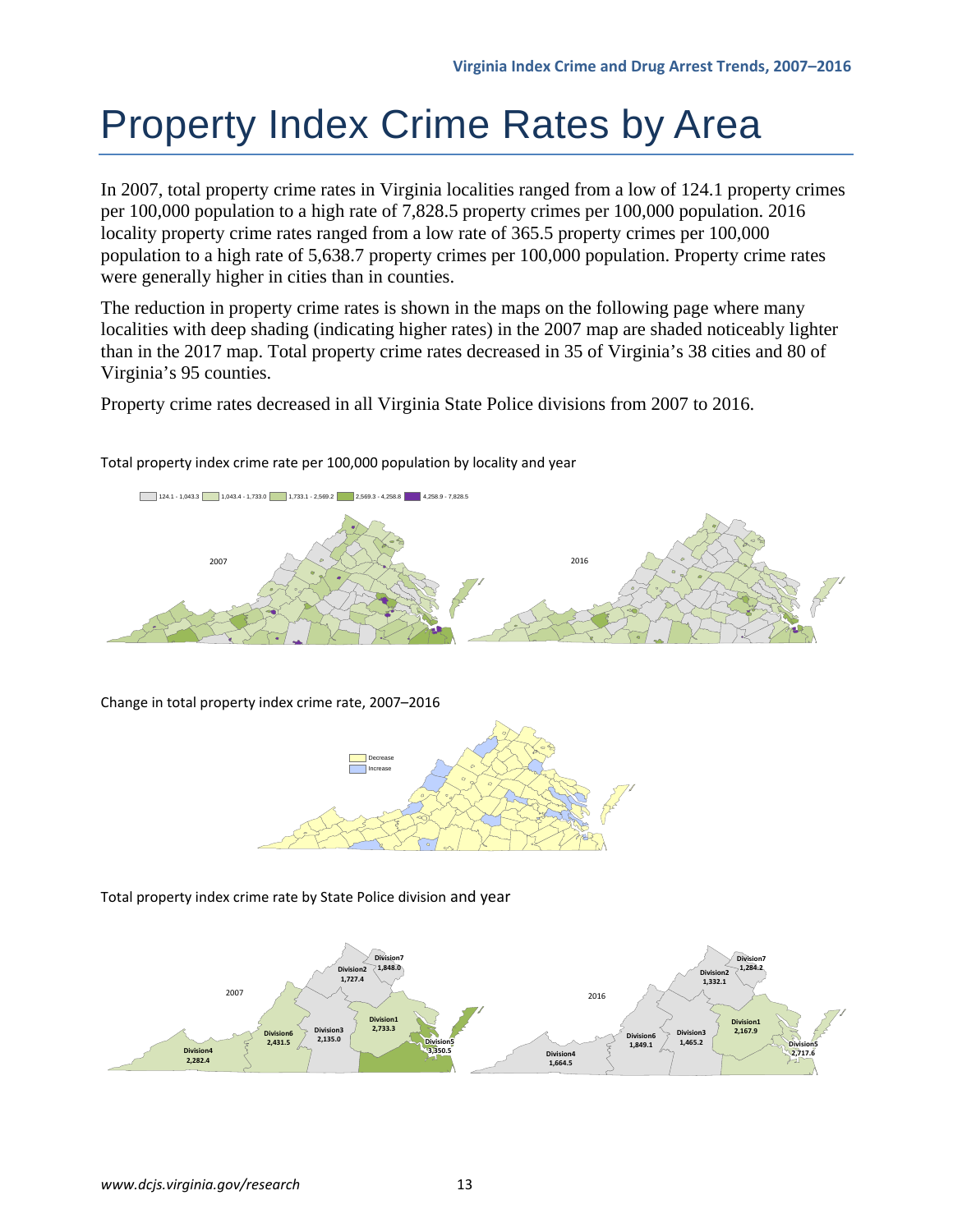Total property index crime rate per 100,000 population by locality

|                 | 2007    | 2016    |
|-----------------|---------|---------|
| <b>VIRGINIA</b> | 2,433.3 | 1.841.5 |

| <b>COUNTIES</b>     | 2007    | 2016    | <b>COUNTIES</b>   | 2007    | 2016    | <b>CITIES</b>      | 2007    | 2016    |
|---------------------|---------|---------|-------------------|---------|---------|--------------------|---------|---------|
| Accomack Co         | 2,141.6 | 1,502.4 | King George Co    | 1,684.2 | 946.7   | Alexandria C       | 2,550.0 | 1,794.5 |
| Albemarle Co        | 2,498.7 | 1,361.4 | King William Co   | 666.8   | 618.3   | <b>Bristol C</b>   | 4,258.8 | 2,541.3 |
| Alleghany Co        | 1,082.9 | 814.4   | Lancaster Co      | 1,140.6 | 1,312.4 | Buena Vista C      | 1,042.6 | 867.9   |
| Amelia Co           | 1,261.3 | 983.5   | Lee Co            | 2,160.2 | 1,402.0 | Charlottesville C  | 4,668.0 | 2,613.4 |
| Amherst Co          | 1,518.5 | 910.4   | Loudoun Co        | 1,313.9 | 916.2   | Chesapeake C       | 3,314.8 | 2,519.1 |
| Appomattox Co       | 901.2   | 833.6   | Louisa Co         | 1,532.3 | 1,135.2 | Colonial Heights C | 4,186.2 | 4,602.7 |
| Arlington Co        | 2,210.1 | 1,407.5 | Lunenburg Co      | 852.3   | 619.2   | Covington C        | 2,757.1 | 2,210.9 |
| Augusta Co          | 1,080.2 | 957.4   | Madison Co        | 1,407.4 | 764.6   | Danville C         | 5,513.8 | 3,656.5 |
| Bath Co             | 124.1   | 424.5   | Mathews Co        | 1,639.7 | 808.5   | Emporia C          | 6,411.8 | 4,919.9 |
| Bedford Co          | 1,104.0 | 978.7   | Mecklenburg Co    | 2,443.4 | 1,298.1 | Fairfax C          | 2,831.8 | 1,684.3 |
| <b>Bland Co</b>     | 1,125.5 | 844.5   | Middlesex Co      | 1,077.8 | 1,159.8 | Falls Church C     | 3,169.8 | 1,569.9 |
| <b>Botetourt Co</b> | 1,071.0 | 713.2   | Montgomery Co     | 2,477.4 | 1,480.7 | Franklin C         | 4,622.0 | 3,732.2 |
| <b>Brunswick Co</b> | 875.3   | 572.6   | Nelson Co         | 2,054.3 | 1,109.7 | Fredericksburg C   | 4,817.0 | 3,671.8 |
| Buchanan Co         | 2,209.2 | 1,524.0 | New Kent Co       | 1,362.0 | 1,248.4 | Galax C            | 4,345.9 | 3,262.0 |
| Buckingham Co       | 1,003.8 | 856.4   | Northampton Co    | 1,881.6 | 955.6   | Hampton C          | 3,599.3 | 3,459.9 |
| Campbell Co         | 1,792.9 | 1,348.4 | Northumberland Co | 994.7   | 850.9   | Harrisonburg C     | 2,569.2 | 2,059.2 |
| Caroline Co         | 1,725.1 | 1,057.1 | Nottoway Co       | 2,272.3 | 1,583.8 | Hopewell C         | 4,727.5 | 2,775.5 |
| Carroll Co          | 1,506.7 | 1,415.5 | Orange Co         | 1,180.6 | 889.3   | Lexington C        | 1,595.7 | 1,376.9 |
| Charles City Co     | 349.7   | 466.7   | Page Co           | 1,771.1 | 1,500.8 | Lynchburg C        | 3,266.1 | 2,239.1 |
| Charlotte Co        | 1,167.2 | 882.2   | Patrick Co        | 2,352.3 | 1,272.1 | Manassas C         | 3,205.7 | 1,962.2 |
| Chesterfield Co     | 2,376.0 | 1,921.8 | Pittsylvania Co   | 949.0   | 658.2   | Manassas Park C    | 1,853.8 | 1,011.6 |
| Clarke Co           | 1,818.3 | 960.1   | Powhatan Co       | 916.7   | 731.3   | Martinsville C     | 4,365.5 | 2,714.8 |
| Craig Co            | 364.5   | 465.3   | Prince Edward Co  | 771.5   | 1,538.3 | Newport News C     | 4,107.9 | 3,105.2 |
| Culpeper Co         | 1,414.5 | 996.3   | Prince George Co  | 1,273.7 | 1,107.1 | Norfolk C          | 4,962.9 | 4,104.6 |
| Cumberland Co       | 553.2   | 486.9   | Prince William Co | 1,992.3 | 1,142.1 | Norton C           | 6,668.4 | 3,726.7 |
| Dickenson Co        | 1,903.5 | 962.1   | Pulaski Co        | 2,838.2 | 2,616.7 | Petersburg C       | 7,828.5 | 3,619.6 |
| Dinwiddie Co        | 1,543.7 | 1,037.5 | Rappahannock Co   | 634.9   | 365.5   | Poquoson C         | 1,273.9 | 1,431.3 |
| Essex Co            | 1,853.1 | 1,285.6 | Richmond Co       | 668.4   | 626.9   | Portsmouth C       | 5,156.9 | 5,638.7 |
| Fairfax Co          | 1,705.1 | 1,338.1 | Roanoke Co        | 1,514.5 | 1,469.7 | Radford C          | 3,934.9 | 2,173.5 |
| Fauquier Co         | 1,497.1 | 933.8   | Rockbridge Co     | 1,471.1 | 1,058.4 | Richmond C         | 4,852.1 | 3,936.5 |
| Floyd Co            | 1,126.6 | 673.8   | Rockingham Co     | 912.8   | 850.2   | Roanoke C          | 5,271.0 | 4,214.3 |
| Fluvanna Co         | 839.5   | 704.2   | Russell Co        | 1,481.5 | 1,227.6 | Salem C            | 2,859.2 | 2,070.5 |
| Franklin Co         | 1,364.6 | 1,260.9 | Scott Co          | 2,158.6 | 1,067.0 | Staunton C         | 3,051.8 | 2,150.8 |
| Frederick Co        | 2,122.7 | 1,245.0 | Shenandoah Co     | 1,043.3 | 1,125.7 | Suffolk C          | 3,088.4 | 2,397.1 |
| Giles Co            | 1,733.0 | 1,204.2 | Smyth Co          | 2,037.0 | 1,864.0 | Virginia Beach C   | 2,975.2 | 2,167.9 |
| Gloucester Co       | 1,513.7 | 1,332.8 | Southampton Co    | 1,857.7 | 1,002.4 | Waynesboro C       | 3,142.6 | 2,229.6 |
| Goochland Co        | 742.7   | 754.4   | Spotsylvania Co   | 1,590.5 | 1,281.0 | Williamsburg C     | 3,797.0 | 2,425.4 |
| Grayson Co          | 840.3   | 1,092.2 | Stafford Co       | 1,241.4 | 1,257.3 | Winchester C       | 4,805.3 | 2,812.9 |
| Greene Co           | 1,480.1 | 929.2   | Surry Co          | 1,207.0 | 779.3   |                    |         |         |
| Greensville Co      | 2,387.4 | 845.7   | Sussex Co         | 1,780.0 | 982.3   |                    |         |         |
| Halifax Co          | 2,058.5 | 1,749.0 | Tazewell Co       | 2,413.5 | 1,990.5 |                    |         |         |
| Hanover Co          | 1,388.2 | 1,203.2 | Warren Co         | 1,800.9 | 1,399.6 |                    |         |         |
| Henrico Co          | 2,899.4 | 2,451.1 | Washington Co     | 3,181.7 | 1,733.9 |                    |         |         |
| Henry Co            | 2,452.8 | 2,532.8 | Westmoreland Co   | 1,453.8 | 1,057.3 |                    |         |         |
| <b>Highland Co</b>  | 247.5   | 1,083.0 | Wise Co           | 1,976.3 | 1,506.6 |                    |         |         |
| Isle of Wight Co    | 1,969.3 | 1,287.0 | Wythe Co          | 1,644.3 | 1,333.7 |                    |         |         |
| James City Co       | 1,363.3 | 1,536.2 | York Co           | 1,835.9 | 1,868.3 |                    |         |         |
| King & Queen Co     | 705.2   | 726.4   |                   |         |         |                    |         |         |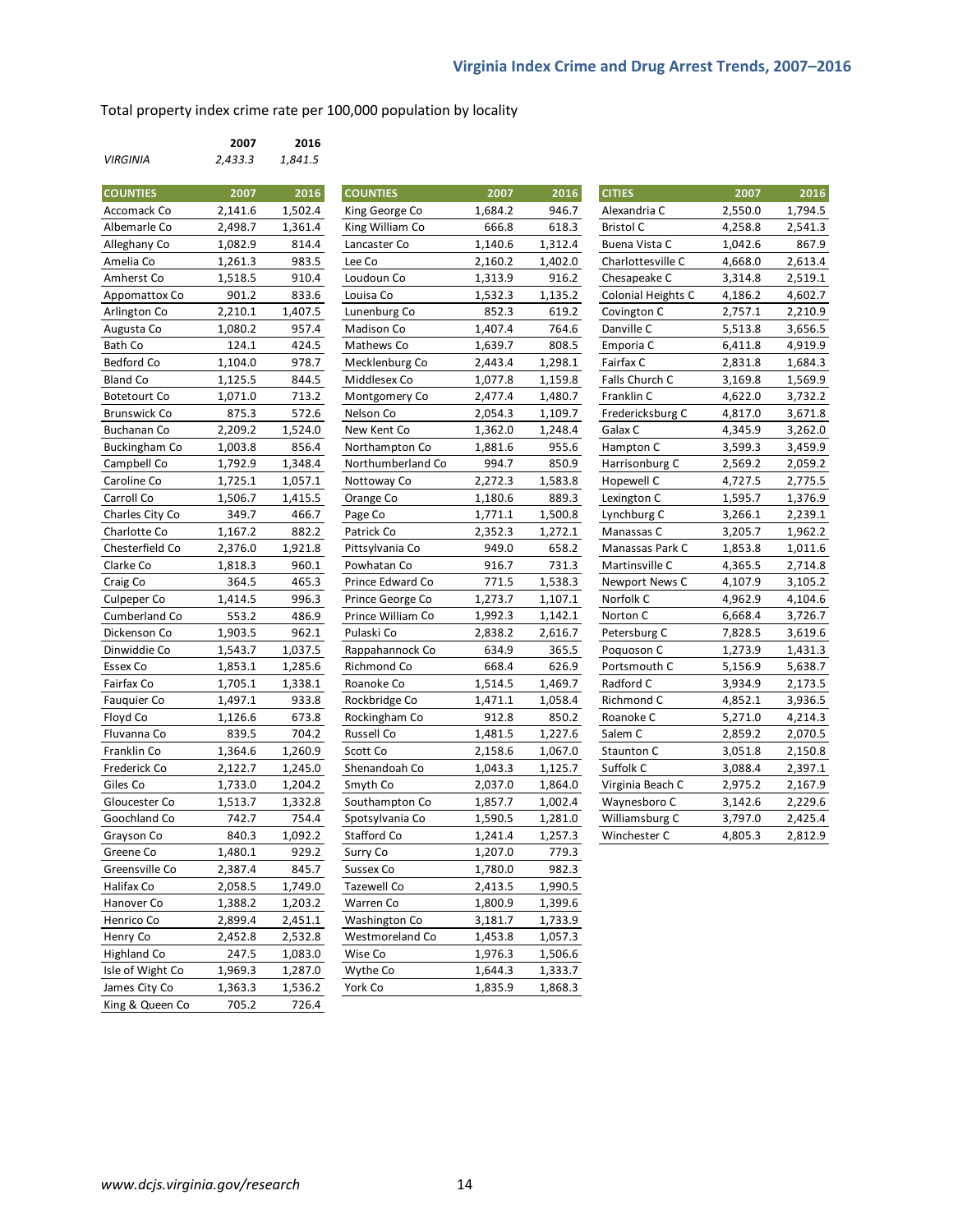#### County and city ranking of total property index crime rate, by year

Counties are ranked against other counties (highest rate ranked 1, lowest rate ranked 95) Cities are ranked against other cities (highest rate ranked 1, lowest rate ranked 38)

| <b>COUNTIES</b>      | 2007 | 2016           | <b>COUNTIES</b>   | 2007           | 2016           | <b>CITIES</b>      | 2007           | 2016           |
|----------------------|------|----------------|-------------------|----------------|----------------|--------------------|----------------|----------------|
| Accomack Co          | 17   | 15             | King George Co    | 38             | 63             | Alexandria C       | 34             | 32             |
| Albemarle Co         | 4    | 23             | King William Co   | 89             | 89             | <b>Bristol C</b>   | 16             | 19             |
| Alleghany Co         | 70   | 76             | Lancaster Co      | 66             | 28             | Buena Vista C      | 38             | 38             |
| Amelia Co            | 61   | 56             | Lee Co            | 15             | 21             | Charlottesville C  | 12             | 18             |
| Amherst Co           | 44   | 67             | Loudoun Co        | 59             | 66             | Chesapeake C       | 22             | 20             |
| Appomattox Co        | 80   | 75             | Louisa Co         | 43             | 43             | Colonial Heights C | 17             | 3              |
| Arlington Co         | 13   | 20             | Lunenburg Co      | 82             | 88             | Covington C        | 32             | 25             |
| Augusta Co           | 71   | 61             | Madison Co        | 54             | 79             | Danville C         | 4              | 10             |
| <b>Bath Co</b>       | 95   | 94             | Mathews Co        | 40             | 77             | Emporia C          | 3              | $\overline{2}$ |
| Bedford Co           | 69   | 58             | Mecklenburg Co    | $\overline{7}$ | 29             | Fairfax C          | 31             | 33             |
| <b>Bland Co</b>      | 68   | 74             | Middlesex Co      | 72             | 41             | Falls Church C     | 25             | 34             |
| <b>Botetourt Co</b>  | 73   | 83             | Montgomery Co     | 5              | 17             | Franklin C         | 13             | 7              |
| <b>Brunswick Co</b>  | 81   | 90             | Nelson Co         | 20             | 45             | Fredericksburg C   | 9              | 9              |
| <b>Buchanan Co</b>   | 14   | 13             | New Kent Co       | 58             | 36             | Galax C            | 15             | 13             |
| <b>Buckingham Co</b> | 75   | 70             | Northampton Co    | 26             | 62             | Hampton C          | 21             | 12             |
| Campbell Co          | 32   | 24             | Northumberland Co | 76             | 71             | Harrisonburg C     | 33             | 30             |
| Caroline Co          | 36   | 52             | Nottoway Co       | 12             | 10             | Hopewell C         | 11             | 16             |
| Carroll Co           | 47   | 19             | Orange Co         | 64             | 68             | Lexington C        | 36             | 36             |
| Charles City Co      | 93   | 92             | Page Co           | 34             | 16             | Lynchburg C        | 23             | 23             |
| Charlotte Co         | 65   | 69             | Patrick Co        | 11             | 33             | Manassas C         | 24             | 31             |
| Chesterfield Co      | 10   | 5              | Pittsylvania Co   | 77             | 86             | Manassas Park C    | 35             | 37             |
| Clarke Co            | 30   | 60             | Powhatan Co       | 78             | 81             | Martinsville C     | 14             | 17             |
| Craig Co             | 92   | 93             | Prince Edward Co  | 85             | 11             | Newport News C     | 18             | 14             |
| Culpeper Co          | 53   | 55             | Prince George Co  | 60             | 46             | Norfolk C          | 7              | 5              |
| Cumberland Co        | 91   | 91             | Prince William Co | 22             | 42             | Norton C           | $\overline{2}$ | 8              |
| Dickenson Co         | 25   | 59             | Pulaski Co        | 3              | $\mathbf{1}$   | Petersburg C       | $\mathbf{1}$   | 11             |
| Dinwiddie Co         | 42   | 53             | Rappahannock Co   | 90             | 95             | Poquoson C         | 37             | 35             |
| Essex Co             | 28   | 31             | Richmond Co       | 88             | 87             | Portsmouth C       | 6              | $\mathbf{1}$   |
| Fairfax Co           | 37   | 25             | Roanoke Co        | 45             | 18             | Radford C          | 19             | 26             |
| Fauquier Co          | 48   | 64             | Rockbridge Co     | 51             | 50             | Richmond C         | 8              | 6              |
| Floyd Co             | 67   | 85             | Rockingham Co     | 79             | 72             | Roanoke C          | 5              | 4              |
| Fluvanna Co          | 84   | 84             | Russell Co        | 49             | 38             | Salem C            | 30             | 29             |
| Franklin Co          | 56   | 34             | Scott Co          | 16             | 49             | Staunton C         | 28             | 28             |
| Frederick Co         | 18   | 37             | Shenandoah Co     | 74             | 44             | Suffolk C          | 27             | 22             |
| Giles Co             | 35   | 39             | Smyth Co          | 21             | $\overline{7}$ | Virginia Beach C   | 29             | 27             |
| Gloucester Co        | 46   | 27             | Southampton Co    | 27             | 54             | Waynesboro C       | 26             | 24             |
| Goochland Co         | 86   | 80             | Spotsylvania Co   | 41             | 32             | Williamsburg C     | 20             | 21             |
| Grayson Co           | 83   | 47             | Stafford Co       | 62             | 35             | Winchester C       | 10             | 15             |
| Greene Co            | 50   | 65             | Surry Co          | 63             | 78             |                    |                |                |
| Greensville Co       | 9    | 73             | Sussex Co         | 33             | 57             |                    |                |                |
| Halifax Co           | 19   | 8              | Tazewell Co       | 8              | $\overline{4}$ |                    |                |                |
| Hanover Co           | 55   | 40             | Warren Co         | 31             | 22             |                    |                |                |
| Henrico Co           | 2    | $\mathbf{3}$   | Washington Co     | $\mathbf{1}$   | 9              |                    |                |                |
| Henry Co             | 6    | $\overline{2}$ | Westmoreland Co   | 52             | 51             |                    |                |                |
| <b>Highland Co</b>   | 94   | 48             | Wise Co           | 23             | $14\,$         |                    |                |                |
| Isle of Wight Co     | 24   | 30             | Wythe Co          | 39             | 26             |                    |                |                |
| James City Co        | 57   | 12             | York Co           | 29             | 6              |                    |                |                |
| King & Queen Co      | 87   | 82             |                   |                |                |                    |                |                |

| <b>CITIES</b>        | 2007           | 2016           |
|----------------------|----------------|----------------|
| Alexandria C         | 34             | 32             |
| <b>Bristol C</b>     | 16             | 19             |
| Buena Vista C        | 38             | 38             |
| Charlottesville C    | 12             | 18             |
| Chesapeake C         | 22             | 20             |
| Colonial Heights C   | 17             | 3              |
| Covington C          | 32             | 25             |
| Danville C           | $\overline{4}$ | 10             |
| Emporia C            | $\overline{3}$ | $\overline{2}$ |
| Fairfax C            | 31             | 33             |
| Falls Church C       | 25             | 34             |
| Franklin C           | 13             | 7              |
| Fredericksburg C     | 9              | 9              |
| Galax C              | 15             | 13             |
| Hampton C            | 21             | 12             |
| Harrisonburg C       | 33             | 30             |
| Hopewell C           | 11             | 16             |
| Lexington C          | 36             | 36             |
| Lynchburg C          | 23             | 23             |
| Manassas C           | 24             | 31             |
| Manassas Park C      | 35             | 37             |
| Martinsville C       | 14             | 17             |
| Newport News C       | 18             | 14             |
| Norfolk <sub>C</sub> | 7              | 5              |
| Norton C             | 2              | 8              |
| Petersburg C         | $\overline{1}$ | 11             |
| Poquoson C           | 37             | 35             |
| Portsmouth C         | 6              | $\mathbf{1}$   |
| Radford C            | 19             | 26             |
| Richmond C           | 8              | 6              |
| Roanoke C            | 5              | 4              |
| Salem C              | 30             | 29             |
| <b>Staunton C</b>    | 28             | 28             |
| Suffolk C            | 27             | 22             |
| Virginia Beach C     | 29             | 27             |
| Waynesboro C         | 26             | 24             |
| Williamsburg C       | 20             | 21             |
| Winchester C         | 10             | 15             |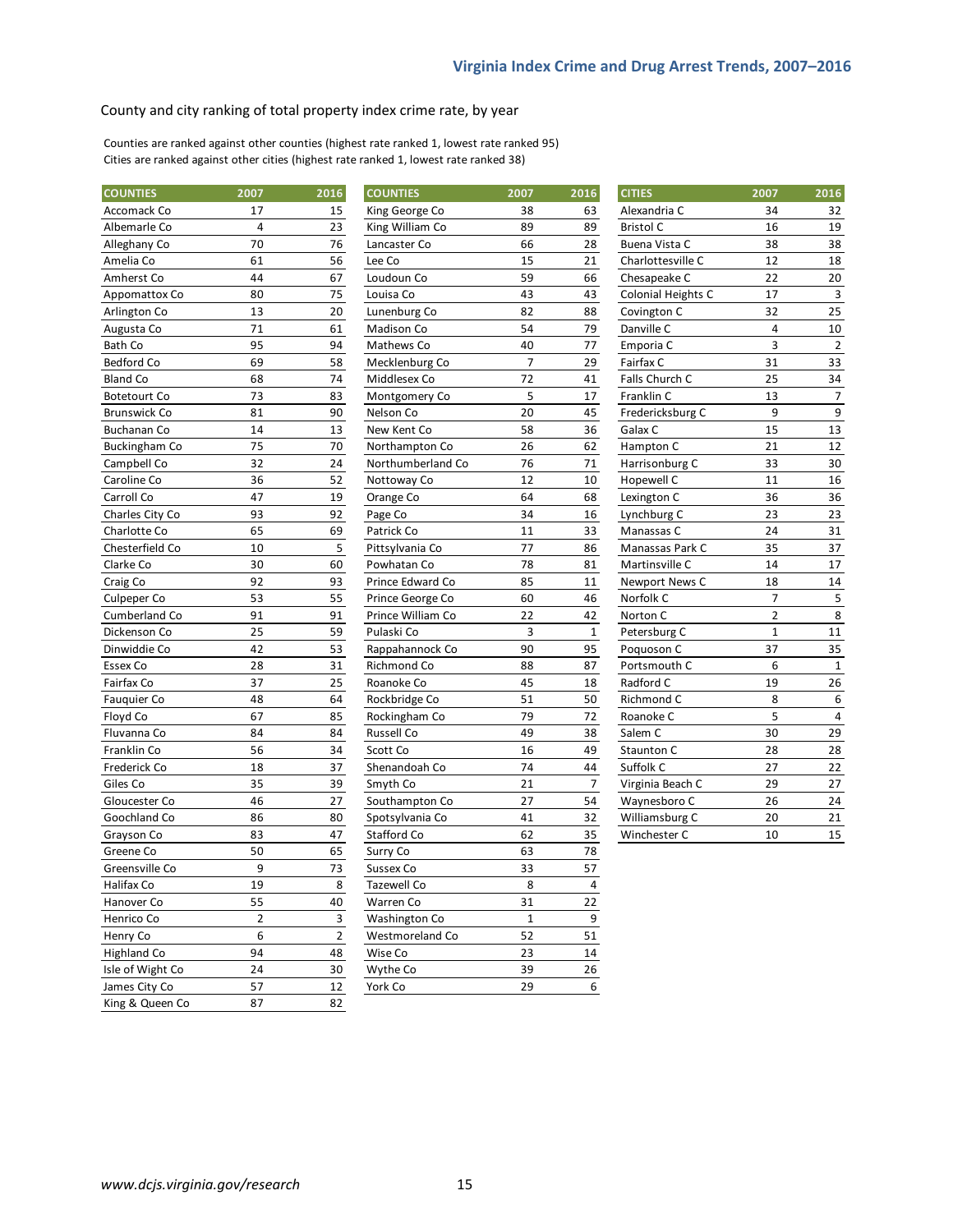# Drug Arrests

The total number of drug arrests<sup>2</sup> in Virginia increased by 12% from 2007 to 2016. Over the decade, the total number of drug arrests statewide averaged just over 36,000 annually, with a ten-year low of 32,777 reported in 2009 and a decade-high of 39,762 in 2013.

|                                                                     | Number of drug arrests |        |        | Drug arrest rate |        |        |  |  |  |
|---------------------------------------------------------------------|------------------------|--------|--------|------------------|--------|--------|--|--|--|
| Year                                                                | Juvenile               | Adult  | Total  | Juvenile         | Adult  | Total  |  |  |  |
| 2007                                                                | 2.947                  | 32,366 | 35,313 | 350.4            | 552.1  | 526.8  |  |  |  |
| 2008                                                                | 2.736                  | 30,288 | 33.024 | 322.8            | 512.9  | 489.0  |  |  |  |
| 2009                                                                | 2,560                  | 30,217 | 32,777 | 319.9            | 500.7  | 479.5  |  |  |  |
| 2010                                                                | 2,572                  | 31,809 | 34.381 | 309.1            | 517.4  | 492.6  |  |  |  |
| 2011                                                                | 2,728                  | 33.729 | 36.457 | 329.0            | 540.3  | 515.5  |  |  |  |
| 2012                                                                | 2,802                  | 35,319 | 38.121 | 338.3            | 558.0  | 532.6  |  |  |  |
| 2013                                                                | 2,545                  | 37,217 | 39,762 | 306.8            | 581.9  | 550.3  |  |  |  |
| 2014                                                                | 2,299                  | 35,191 | 37,490 | 275.5            | 545.0  | 514.2  |  |  |  |
| 2015                                                                | 2.042                  | 33.096 | 35.138 | 244.0            | 508.2  | 478.1  |  |  |  |
| 2016                                                                | 2,065                  | 37.419 | 39,484 | 245.7            | 572.0  | 534.9  |  |  |  |
| 10-yr% change                                                       | $-30%$                 | $+16%$ | $+12%$ | $-30%$           | $+4%$  | $+2%$  |  |  |  |
| 1-yr% change                                                        | $+1%$                  | $+13%$ | $+12%$ | $+1%$            | $+13%$ | $+12%$ |  |  |  |
| Rate per 100,000 population (iuveniles age 10-17 or adults age 18+) |                        |        |        |                  |        |        |  |  |  |

Change in number and rate of drug arrest in Virginia,  $2007-2016<sup>3</sup>$ 

The total drug arrest *rate* increased by 2% from 2007 to 2016, with 526.8 arrests per 100,000 total arrest age population reported in 2007 and 534.9 reported in 2016. Total drug arrest rates increased continuously from 2009 to 2013, decreased in 2014 and 2015, then increased in 2016. The drug arrest rate for juveniles decreased by 30% over the ten-year period while the drug arrest rate for adults increased by 4%.

Total drug arrest rate per 100,000 population age 10 and older by age group



Unlike violent and property index crime rates which have decreased since 1987, drug arrest rates have increased, with the adult drug arrest rates consistently following the trend for total drug arrest rates.

Rate per 100,000 population (juveniles age 10‐17 or adults age 18+) 1‐yr=2015 to 2016

<sup>2</sup> Drug arrests covered here include arrests for possession or sale‐manufacture of illicit drugs and exclude arrests for drug

equipment violations. Drug arrests are an indicator of police enforcement activity and are not an indicator of drug prevalence. This table shows the total number of drug arrests reported statewide whether or not the primary drug type seized was known at the time of arrest.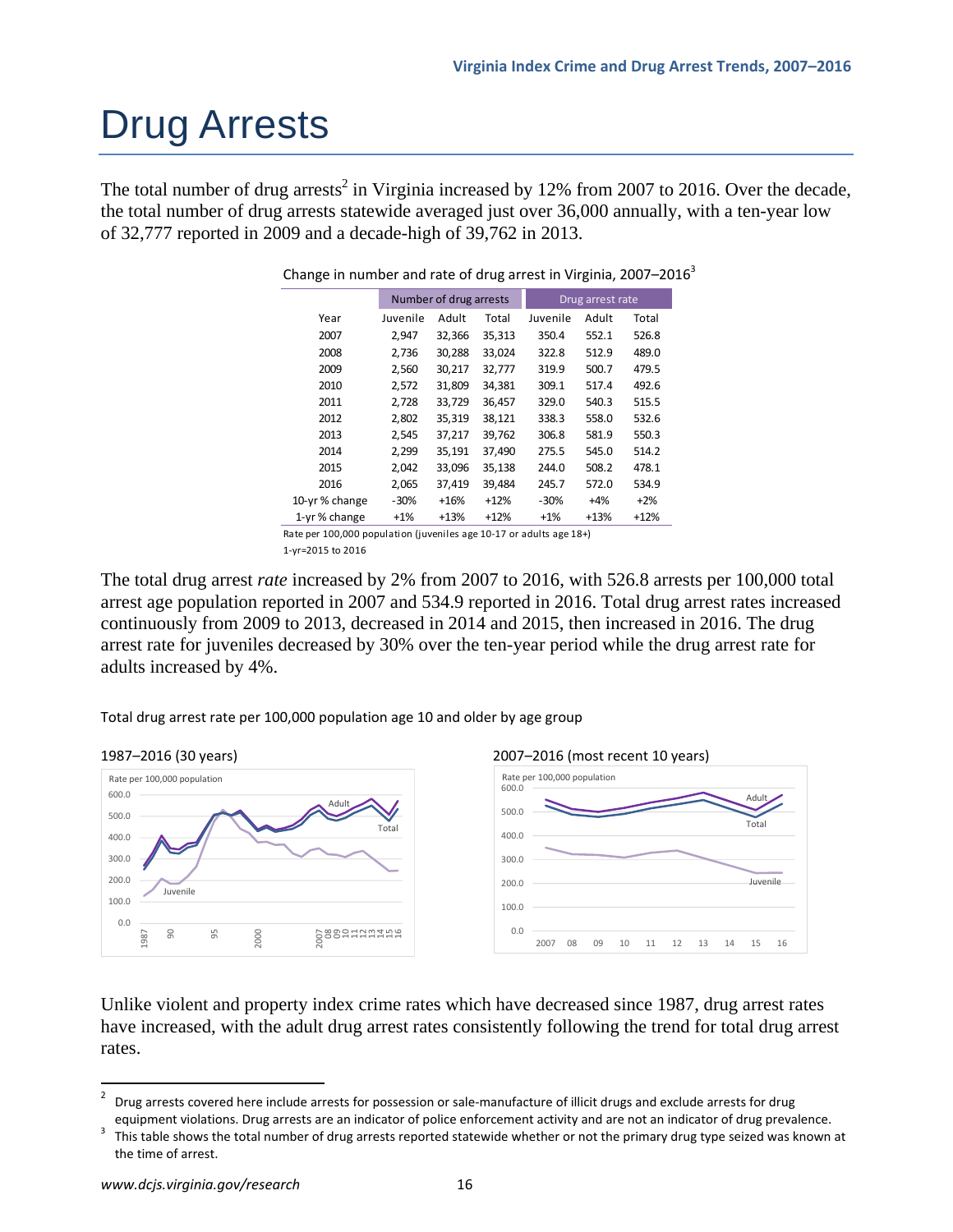# Arrests by Primary Drug Type

### **Marijuana (includes hashish)**

The majority of drug arrests (in which the drug type was known) from 2007 to 2016 involved marijuana, ranging from 63% of all drug arrests in 2007 to a decade high of just over 71% in 2012. By 2016, 68% of all drug arrests involved marijuana. Over the decade, the number of marijuana arrests increased by 18%, from 19,667 arrests in 2007 to 23,252 in 2016. From 2015 to 2016, the number of drug arrests increased by 8%.

### **Stimulants (Cocaine, Crack, Methamphetamine/Amphetamine and other)**

From 2007 to 2016, the number of arrests decreased significantly for both crack and powder cocaine. The number of arrests for powder cocaine decreased by 36%, from 3,096 arrests in 2007 to 1,990 in 2016, a decrease of 1,106 arrests, and the number of arrests for crack decreased by 70%, from 5,081 arrests in 2007 to 1,520 in 2016. At the same time, the number of arrests for methamphetamine/amphetamine and all other stimulants increased by 275%, from 470 arrests in 2007 to 1,762 in 2016. Because of the huge decrease in arrests for crack, the total number of arrests for all stimulants decreased over the ten-year period. Arrests for stimulants made up 28% of all drug arrests in 2007 but dropped to 16% of all in 2016. From 2015 to 2016, arrests for all stimulants increased by 21%. Of all stimulants, the largest increase in number of arrests from 2015 to 2016 (42%) was for arrests involving methamphetamine.

### **Opioids (Heroin, Opium, Morphine, and other narcotics both prescription and illicit)**

Fatal drug overdose has been the leading cause of unnatural death in Virginia since 2013, when it surpassed deaths due to motor vehicle accidents and gun-related deaths. The majority of these drug fatalities involved prescription and illicit opioids. In 2007, 515 opioid-related overdose deaths were reported in Virginia. In 2016, the number of such deaths was  $1,138$ , an increase of  $121\%$ <sup>4</sup>. Local and state health and public safety institutions in Virginia recognize the need to reduce deaths from the abuse of prescription and illicit opioids and have adopted a number of legal and medical strategies to do so. Drug arrest statistics continue to reflect the continued focus on opioid abuse, where the share of all drug arrests in Virginia for opioids doubled from 6% of all drug arrests in 2007 to 12% in 2016. The number of arrests for opioids rose from 1,819 in 2007 to 4,196 in 2016, an increase of 131%. The number of drug arrests for opioids decreased slightly from 2015 to 2016.

### **Barbiturates, Hallucinogens (LSD, PCP and other) and All Other Drugs (Depressants and Synthetic Drugs)**

The total number of arrests for these drugs increased by 47% over the decade, from 866 arrests in 2007 to 1,271 in 2016. Together these drugs together accounted for 3% of all drug arrests over the decade.

<sup>4</sup> *Fatal Drug Overdose Quarterly Report 41st Quarter 2017 Edition 2017.1, July 2017*. Virginia Department of Health Office of the Chief Medical Examiner. https://www.vdh.virginia.gov/content/uploads/sites/18/2016/04/Fatal‐Drug‐Overdoes‐Quarterly‐Report‐ Q1‐2017.pdf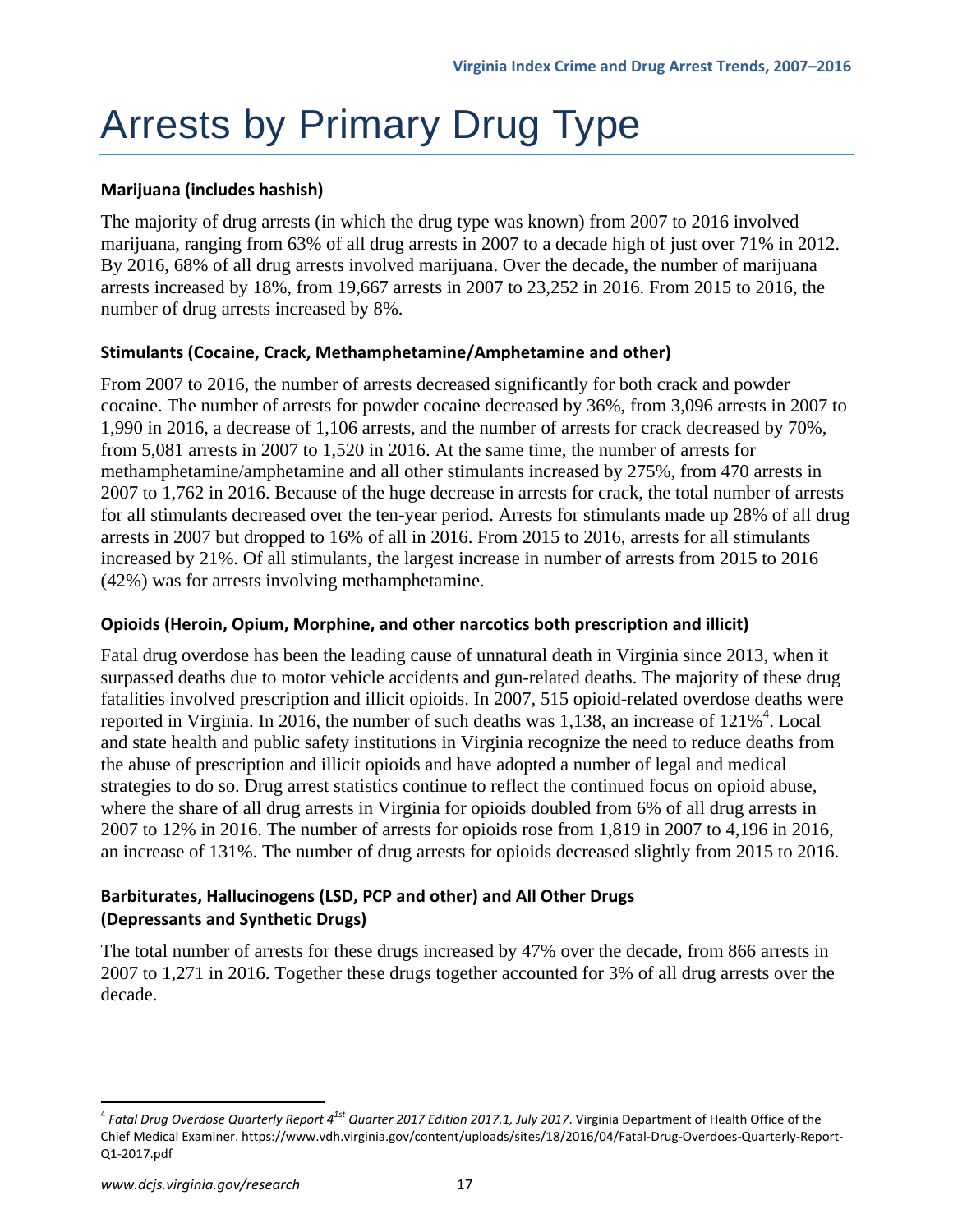|               | Marijuana | <b>Stimulants</b> |         |          | <b>Opioids</b> |           |         | All other drugs |         |                     | Drug type | Total  |           |         |
|---------------|-----------|-------------------|---------|----------|----------------|-----------|---------|-----------------|---------|---------------------|-----------|--------|-----------|---------|
| Year          | and       | Crack             | Cocaine | Meth and | Total          | Other     | Heroin  | Morphine        | Total   | <b>Barbiturates</b> | Hallu-    | Total  | unknown   | drug    |
|               | Hashish   |                   |         | other    |                | narcotics |         | and opium       |         | and other           | cinogens  |        | at arrest | arrests |
| 2007          | 19,667    | 5,081             | 3,096   | 470      | 8,647          | 1,027     | 672     | 120             | 1,819   | 747                 | 119       | 866    | 4,314     | 35,313  |
| 2008          | 19,915    | 3,625             | 2,548   | 381      | 6,554          | 1,106     | 777     | 96              | 1,979   | 732                 | 108       | 840    | 3,736     | 33,024  |
| 2009          | 19,959    | 2,653             | 2,293   | 531      | 5,477          | 1,277     | 1,021   | 127             | 2,425   | 949                 | 132       | 1,081  | 3,835     | 32,777  |
| 2010          | 21,367    | 2,407             | 2,263   | 546      | 5,216          | 1,671     | 976     | 154             | 2,801   | 1,030               | 169       | 1,199  | 3,798     | 34,381  |
| 2011          | 22,461    | 2,072             | 2,268   | 743      | 5,083          | 1,812     | 926     | 200             | 2,938   | 1,235               | 212       | 1,447  | 4,528     | 36,457  |
| 2012          | 23,690    | 2,141             | 2,100   | 838      | 5,079          | 1,769     | 1,139   | 214             | 3,122   | 1,270               | 206       | 1,476  | 4,754     | 38,121  |
| 2013          | 24,631    | 1,998             | 1,832   | 965      | 4,795          | 1,956     | 1,798   | 207             | 3,961   | 1,207               | 264       | 1,471  | 4,904     | 39,762  |
| 2014          | 22,985    | 1,569             | 1,789   | 934      | 4,292          | 1,729     | 1,897   | 176             | 3,802   | 1,120               | 254       | 1,374  | 5,037     | 37,490  |
| 2015          | 21,574    | 1,391             | 1,719   | 1,243    | 4,353          | 1,638     | 2,436   | 143             | 4,217   | 1,030               | 206       | 1,236  | 3,758     | 35,138  |
| 2016          | 23,252    | 1,520             | 1,990   | 1,762    | 5,272          | 1.464     | 2,592   | 140             | 4,196   | 1,012               | 259       | 1,271  | 5,493     | 39,484  |
| 10-yr% change | $+18%$    | $-70%$            | $-36%$  | $+275%$  | $-39%$         | $+43%$    | $+286%$ | $+17%$          | $+131%$ | $+35%$              | $+118%$   | $+47%$ | $+27%$    | $+12%$  |
| 1-yr% change  | $+8%$     | $+9%$             | $+16%$  | $+42%$   | $+21%$         | $-11%$    | $+6%$   | $-2%$           | $-0%$   | $-2%$               | $+26%$    | $+3%$  | $+46%$    | $+12%$  |

#### Number of Virginia drug arrests by primary drug type, 2007–2016

1‐yr = 2015 to 2016



The charts above illustrate how the number of drug arrests by primary drug type trended relative to one another in Virginia over the decade. Marijuana (shown on a different scale) was consistently the most seized primary drug each year. The steep decrease in arrests for crack and the steep increase in arrests for heroin and methamphetamine/other stimulants is also apparent. The charts also show the recent increases in arrests for crack, for cocaine, and for methamphetamine and other stimulants.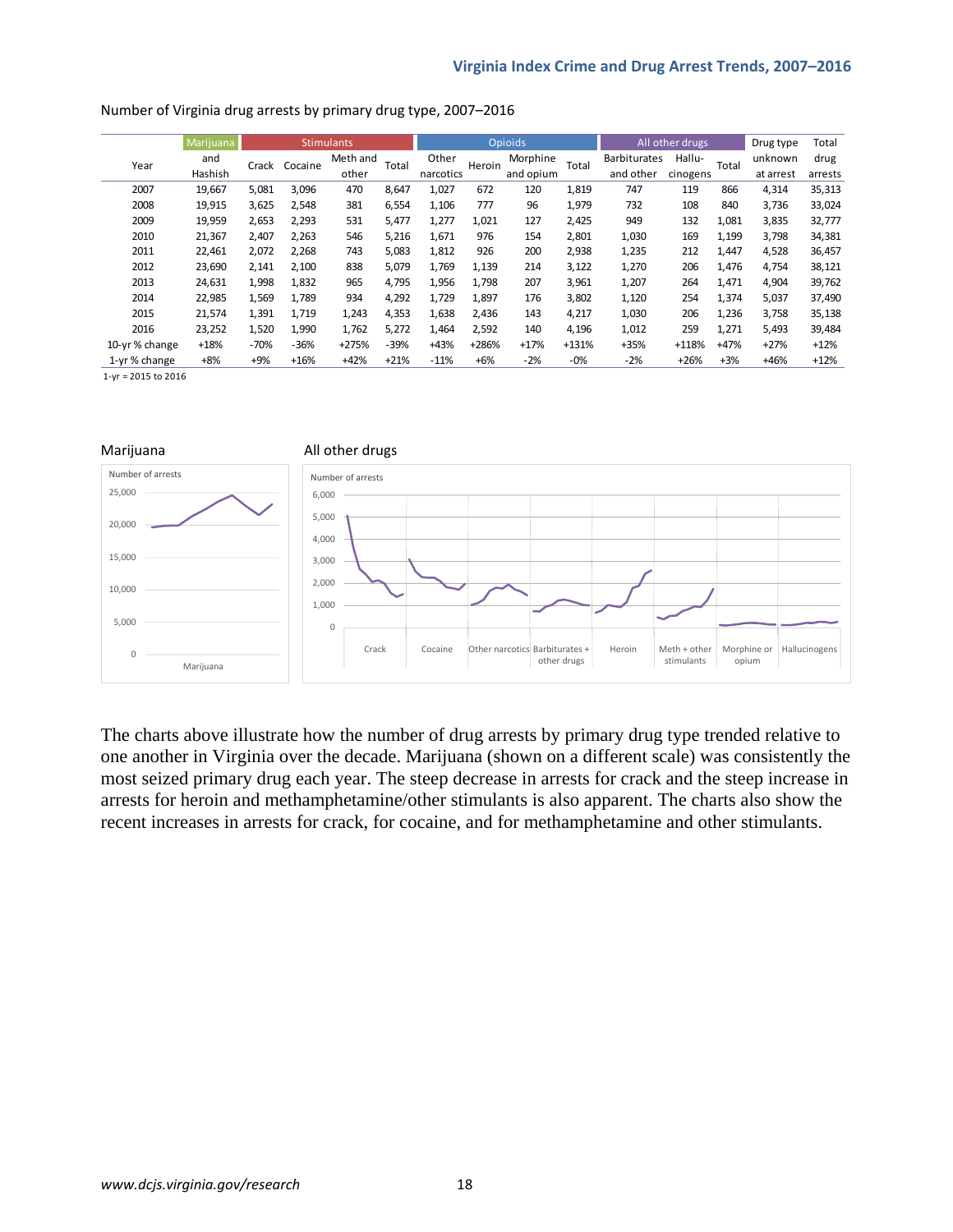# Drug Arrests by Area

The maps below illustrate how drug arrest rates changed from 2007 to 2016 in each Virginia locality and in each State Police division.

Locality drug arrest rates in 2007 ranged from a low rate of 0 arrests per 100,000 arrest-age population to a high rate of 1,904.2 arrests per 100,000 arrest-age population, and in 2016 rates ranged from 0 arrests per 100,000 population to 1,936.7. In 2007, of the 20 localities overall with the highest drug arrest rates, only two were counties. In 2016, six counties were among the 20 localities overall with the highest drug arrest rates.

Drug arrest rates increased in all State Police divisions except Division 5. The drug arrest rate in Division 1 (Northern Virginia) increased by 72% from 2007 to 2016.

### Drug arrest rates by locality



Change in drug arrest rate, 2007–2016



Drug arrest rate by State Police division and year

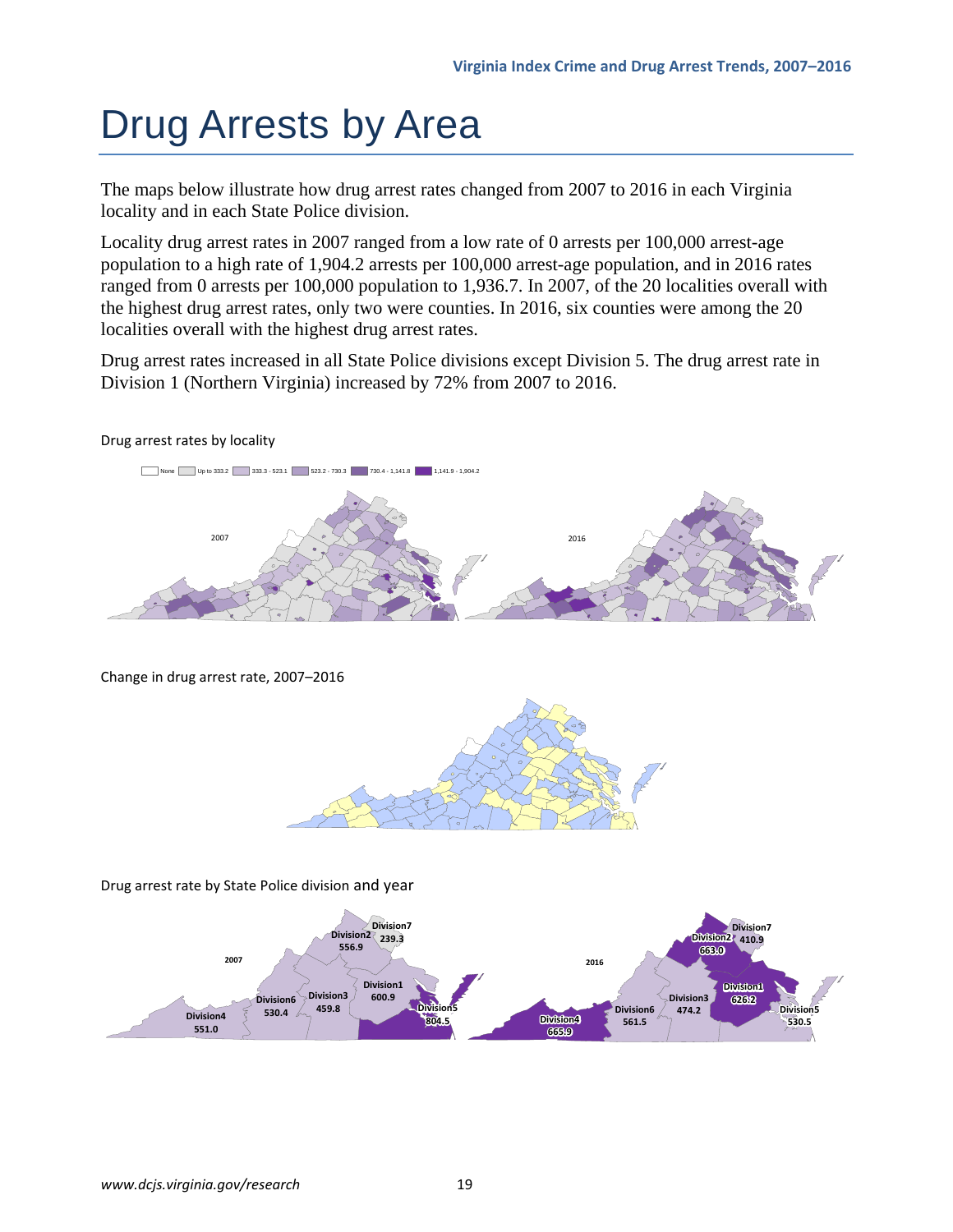Drug arrest rate per 100,000 arrest‐age population (ages 10 and older) by locality

|                 | 2007  | 2016  |
|-----------------|-------|-------|
| <b>VIRGINIA</b> | 507.1 | 516.1 |

| <b>COUNTIES</b>      | 2007    | $\frac{1}{2016}$ |
|----------------------|---------|------------------|
| Accomack Co          | 240.8   | 353.3            |
| Albemarle Co         | 377.4   | 451.7            |
| Alleghany Co         | 232.5   | 289.7            |
| Amelia Co            | 117.0   | 113.4            |
| Amherst Co           | 229.7   | 385.4            |
| Appomattox Co        | 219.7   | 255.8            |
| Arlington Co         | 228.2   | 402.8            |
| Augusta Co           | 232.4   | 411.7            |
| Bath Co              | 220.8   | 244.1            |
| <b>Bedford Co</b>    | 184.8   | 313.8            |
| <b>Bland Co</b>      | 353.8   | 551.7            |
| <b>Botetourt Co</b>  | 513.7   | 603.4            |
| <b>Brunswick Co</b>  | 472.7   | 723.8            |
| Buchanan Co          | 431.5   | 565.6            |
| <b>Buckingham Co</b> | 262.8   | 714.1            |
| Campbell Co          | 144.5   | 125.7            |
| Caroline Co          | 394.0   | 712.3            |
| Carroll Co           | 254.6   | 682.4            |
| Charles City Co      | 63.3    | 76.9             |
| Charlotte Co         | 493.5   | 177.2            |
| Chesterfield Co      | 601.8   | 693.0            |
| Clarke Co            | 419.7   | 379.0            |
| Craig Co             | 366.0   | 191.7            |
| Culpeper Co          | 552.3   | 831.2            |
| Cumberland Co        | 230.8   | 208.5            |
| Dickenson Co         | 332.0   | 112.3            |
| Dinwiddie Co         | 267.6   | 206.2            |
| Essex Co             | 453.5   | 251.5            |
| Fairfax Co           | 89.3    | 466.7            |
| Fauquier Co          | 477.5   | 542.4            |
| Floyd Co             | 97.2    | 170.2            |
| Fluvanna Co          | 313.7   | 229.8            |
| Franklin Co          | 319.4   | 702.4            |
| Frederick Co         | 363.8   | 513.6            |
| Giles Co             | 221.1   | 232.3            |
| Gloucester Co        | 1,416.8 | 809.9            |
| Goochland Co         | 229.1   | 150.6            |
| Grayson Co           | 247.6   | 482.7            |
| Greene Co            | 159.7   | 421.1            |
| Greensville Co       | 730.3   | 706.5            |
| Halifax Co           | 276.7   | 402.8            |
| Hanover Co           | 523.1   | 792.7            |
| Henrico Co           | 398.2   | 586.3            |
| Henry Co             | 281.1   | 401.8            |
| <b>Highland Co</b>   | 0.0     | 0.0              |
| Isle of Wight Co     | 297.7   | 648.4            |
| James City Co        | 491.5   | 388.3            |
| King & Queen Co      | 206.5   | 850.3            |
|                      |         |                  |

| <b>COUNTIES</b>     | 2007    | 2016  | <b>COUNTIES</b>   | 2007    | 2016    | <b>CITIES</b>      | 2007    | 2016    |
|---------------------|---------|-------|-------------------|---------|---------|--------------------|---------|---------|
| Accomack Co         | 240.8   | 353.3 | King George Co    | 575.6   | 325.2   | Alexandria C       | 329.8   | 334.3   |
| Albemarle Co        | 377.4   | 451.7 | King William Co   | 159.1   | 153.1   | <b>Bristol C</b>   | 965.6   | 636.8   |
| Alleghany Co        | 232.5   | 289.7 | Lancaster Co      | 102.8   | 415.1   | Buena Vista C      | 206.6   | 641.2   |
| Amelia Co           | 117.0   | 113.4 | Lee Co            | 229.1   | 248.1   | Charlottesville C  | 467.6   | 475.0   |
| Amherst Co          | 229.7   | 385.4 | Loudoun Co        | 305.5   | 212.0   | Chesapeake C       | 838.8   | 675.6   |
| Appomattox Co       | 219.7   | 255.8 | Louisa Co         | 309.9   | 188.8   | Colonial Heights C | 1,365.1 | 1,867.9 |
| Arlington Co        | 228.2   | 402.8 | Lunenburg Co      | 511.4   | 326.2   | Covington C        | 231.7   | 120.6   |
| Augusta Co          | 232.4   | 411.7 | Madison Co        | 244.8   | 229.5   | Danville C         | 695.1   | 1,161.3 |
| Bath Co             | 220.8   | 244.1 | Mathews Co        | 310.1   | 420.7   | Emporia C          | 1,904.2 | 1,936.7 |
| Bedford Co          | 184.8   | 313.8 | Mecklenburg Co    | 640.1   | 408.9   | Fairfax C          | 63.5    | 308.1   |
| <b>Bland Co</b>     | 353.8   | 551.7 | Middlesex Co      | 697.4   | 152.1   | Falls Church C     | 310.6   | 338.8   |
| <b>Botetourt Co</b> | 513.7   | 603.4 | Montgomery Co     | 271.3   | 494.0   | Franklin C         | 1,527.5 | 429.2   |
| <b>Brunswick Co</b> | 472.7   | 723.8 | Nelson Co         | 192.5   | 208.4   | Fredericksburg C   | 1,314.3 | 1,202.5 |
| Buchanan Co         | 431.5   | 565.6 | New Kent Co       | 634.5   | 348.2   | Galax C            | 874.8   | 1,657.6 |
| Buckingham Co       | 262.8   | 714.1 | Northampton Co    | 402.8   | 456.3   | Hampton C          | 1,198.4 | 562.6   |
| Campbell Co         | 144.5   | 125.7 | Northumberland Co | 333.2   | 1,139.6 | Harrisonburg C     | 658.4   | 874.5   |
| Caroline Co         | 394.0   | 712.3 | Nottoway Co       | 637.2   | 244.7   | Hopewell C         | 834.5   | 1,036.8 |
| Carroll Co          | 254.6   | 682.4 | Orange Co         | 478.9   | 430.4   | Lexington C        | 146.5   | 313.3   |
| Charles City Co     | 63.3    | 76.9  | Page Co           | 381.8   | 627.1   | Lynchburg C        | 1,238.5 | 829.1   |
| Charlotte Co        | 493.5   | 177.2 | Patrick Co        | 183.8   | 282.1   | Manassas C         | 540.9   | 856.3   |
| Chesterfield Co     | 601.8   | 693.0 | Pittsylvania Co   | 116.0   | 154.1   | Manassas Park C    | 811.4   | 1,155.5 |
| Clarke Co           | 419.7   | 379.0 | Powhatan Co       | 285.4   | 407.0   | Martinsville C     | 726.1   | 1,395.2 |
| Craig Co            | 366.0   | 191.7 | Prince Edward Co  | 99.4    | 525.4   | Newport News C     | 1,342.0 | 591.5   |
| Culpeper Co         | 552.3   | 831.2 | Prince George Co  | 305.7   | 364.7   | Norfolk C          | 591.1   | 498.9   |
| Cumberland Co       | 230.8   | 208.5 | Prince William Co | 543.8   | 407.7   | Norton C           | 1,557.4 | 348.7   |
| Dickenson Co        | 332.0   | 112.3 | Pulaski Co        | 490.5   | 492.2   | Petersburg C       | 1,317.7 | 853.2   |
| Dinwiddie Co        | 267.6   | 206.2 | Rappahannock Co   | 79.0    | 490.7   | Poquoson C         | 508.9   | 508.2   |
| Essex Co            | 453.5   | 251.5 | Richmond Co       | 821.2   | 549.0   | Portsmouth C       | 1,141.8 | 477.9   |
| Fairfax Co          | 89.3    | 466.7 | Roanoke Co        | 548.0   | 462.0   | Radford C          | 1,252.9 | 1,369.1 |
| Fauquier Co         | 477.5   | 542.4 | Rockbridge Co     | 496.4   | 1,124.1 | Richmond C         | 1,180.8 | 713.8   |
| Floyd Co            | 97.2    | 170.2 | Rockingham Co     | 258.4   | 457.0   | Roanoke C          | 1,573.4 | 719.5   |
| Fluvanna Co         | 313.7   | 229.8 | Russell Co        | 1,069.5 | 406.7   | Salem C            | 551.0   | 792.6   |
| Franklin Co         | 319.4   | 702.4 | Scott Co          | 399.2   | 629.0   | Staunton C         | 1,050.9 | 988.1   |
| Frederick Co        | 363.8   | 513.6 | Shenandoah Co     | 596.8   | 860.6   | Suffolk C          | 441.8   | 501.5   |
| Giles Co            | 221.1   | 232.3 | Smyth Co          | 820.5   | 1,016.9 | Virginia Beach C   | 710.4   | 443.2   |
| Gloucester Co       | 1,416.8 | 809.9 | Southampton Co    | 291.6   | 307.4   | Waynesboro C       | 872.1   | 962.8   |
| Goochland Co        | 229.1   | 150.6 | Spotsylvania Co   | 652.5   | 617.4   | Williamsburg C     | 1,072.1 | 1,054.3 |
| Grayson Co          | 247.6   | 482.7 | Stafford Co       | 587.0   | 698.8   | Winchester C       | 1,245.6 | 1,028.2 |
| Greene Co           | 159.7   | 421.1 | Surry Co          | 187.6   | 33.5    |                    |         |         |
| Greensville Co      | 730.3   | 706.5 | Sussex Co         | 784.1   | 449.0   |                    |         |         |
| Halifax Co          | 276.7   | 402.8 | Tazewell Co       | 688.4   | 1,459.3 |                    |         |         |
| Hanover Co          | 523.1   | 792.7 | Warren Co         | 637.3   | 797.3   |                    |         |         |
| Henrico Co          | 398.2   | 586.3 | Washington Co     | 580.6   | 570.5   |                    |         |         |
| Henry Co            | 281.1   | 401.8 | Westmoreland Co   | 153.0   | 897.5   |                    |         |         |
| <b>Highland Co</b>  | 0.0     | 0.0   | Wise Co           | 406.4   | 297.7   |                    |         |         |
| Isle of Wight Co    | 297.7   | 648.4 | Wythe Co          | 632.7   | 1,192.0 |                    |         |         |
| James City Co       | 491.5   | 388.3 | York Co           | 547.8   | 549.1   |                    |         |         |
| King & Oueen Co.    | 206.5   | 8503  |                   |         |         |                    |         |         |

| <b>CITIES</b>      | 2007    | 2016    |
|--------------------|---------|---------|
| Alexandria C       | 329.8   | 334.3   |
| <b>Bristol C</b>   | 965.6   | 636.8   |
| Buena Vista C      | 206.6   | 641.2   |
| Charlottesville C  | 467.6   | 475.0   |
| Chesapeake C       | 838.8   | 675.6   |
| Colonial Heights C | 1,365.1 | 1,867.9 |
| Covington C        | 231.7   | 120.6   |
| Danville C         | 695.1   | 1,161.3 |
| Emporia C          | 1,904.2 | 1,936.7 |
| Fairfax C          | 63.5    | 308.1   |
| Falls Church C     | 310.6   | 338.8   |
| Franklin C         | 1,527.5 | 429.2   |
| Fredericksburg C   | 1,314.3 | 1,202.5 |
| Galax C            | 874.8   | 1,657.6 |
| Hampton C          | 1,198.4 | 562.6   |
| Harrisonburg C     | 658.4   | 874.5   |
| Hopewell C         | 834.5   | 1,036.8 |
| Lexington C        | 146.5   | 313.3   |
| Lynchburg C        | 1,238.5 | 829.1   |
| Manassas C         | 540.9   | 856.3   |
| Manassas Park C    | 811.4   | 1,155.5 |
| Martinsville C     | 726.1   | 1,395.2 |
| Newport News C     | 1,342.0 | 591.5   |
| Norfolk C          | 591.1   | 498.9   |
| Norton C           | 1,557.4 | 348.7   |
| Petersburg C       | 1,317.7 | 853.2   |
| Poquoson C         | 508.9   | 508.2   |
| Portsmouth C       | 1,141.8 | 477.9   |
| Radford C          | 1,252.9 | 1,369.1 |
| Richmond C         | 1,180.8 | 713.8   |
| Roanoke C          | 1,573.4 | 719.5   |
| Salem C            | 551.0   | 792.6   |
| Staunton C         | 1,050.9 | 988.1   |
| Suffolk C          | 441.8   | 501.5   |
| Virginia Beach C   | 710.4   | 443.2   |
| Waynesboro C       | 872.1   | 962.8   |
| Williamsburg C     | 1,072.1 | 1,054.3 |
| Winchester C       | 1,245.6 | 1,028.2 |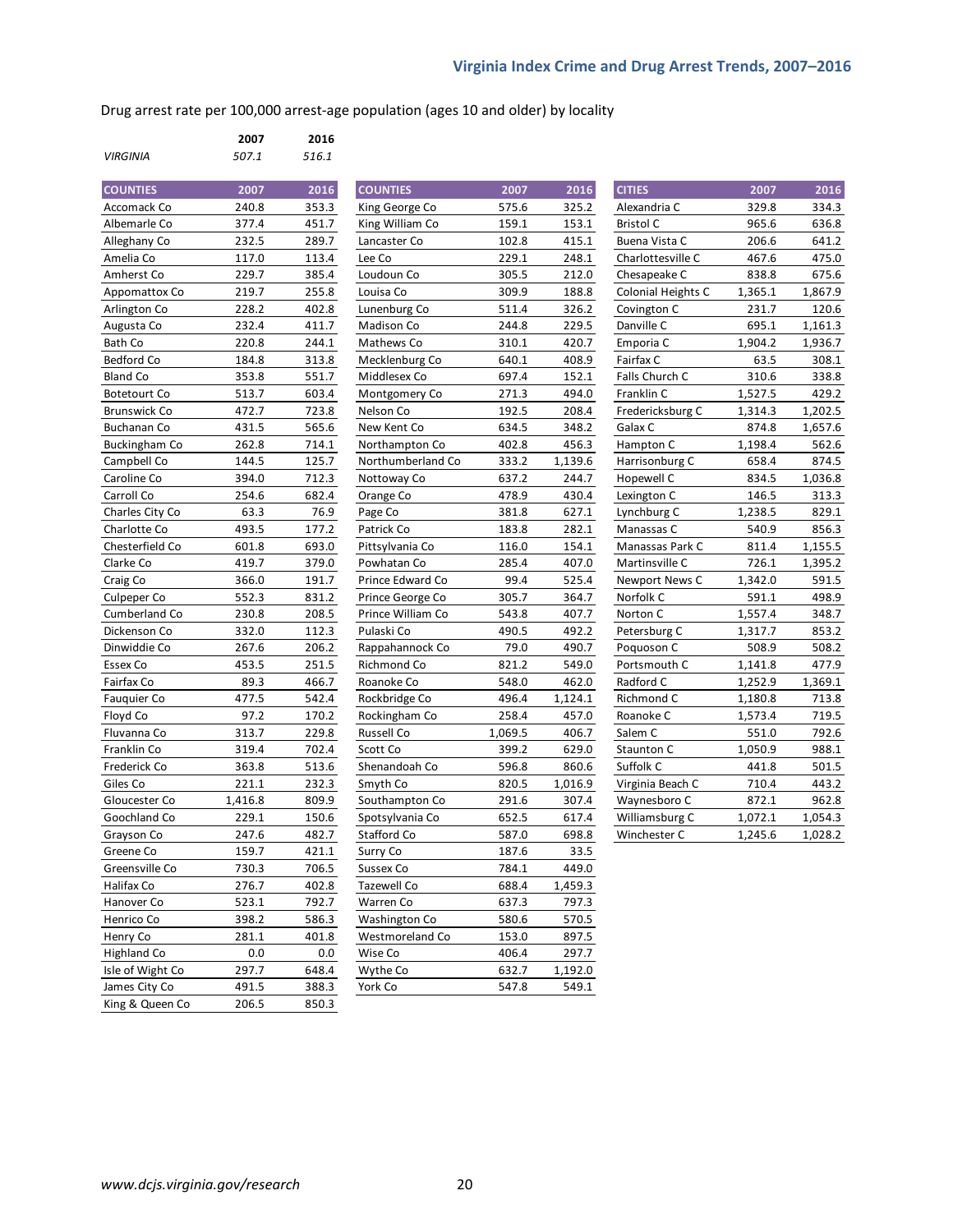#### County and city ranking of drug arrest rates, by year

Counties are ranked against other counties (highest rate ranked 1, lowest rate ranked 95) Cities are ranked against other cities (highest rate ranked 1, lowest rate ranked 38)

| <b>COUNTIES</b>      | 2007  | 2016 | <b>COUNTIES</b>      | 2007           | 2016           | <b>CITIES</b>      | 2007           | 2016             |
|----------------------|-------|------|----------------------|----------------|----------------|--------------------|----------------|------------------|
| Accomack Co          | 67    | 61   | King George Co       | 19             | 64             | Alexandria C       | 33             | 35               |
| Albemarle Co         | 43    | 43   | King William Co      | 84             | 87             | <b>Bristol C</b>   | 17             | 23               |
| Alleghany Co         | 68    | 68   | Lancaster Co         | 89             | 48             | Buena Vista C      | 36             | 22               |
| Amelia Co            | 87    | 91   | Lee Co               | 72             | 72             | Charlottesville C  | 31             | 30               |
| Amherst Co           | 71    | 58   | Loudoun Co           | 54             | 78             | Chesapeake C       | 20             | 21               |
| Appomattox Co        | 77    | 70   | Louisa Co            | 52             | 83             | Colonial Heights C | 5              | $\overline{2}$   |
| Arlington Co         | 74    | 54   | Lunenburg Co         | 26             | 63             | Covington C        | 35             | 38               |
| Augusta Co           | 69    | 49   | Madison Co           | 66             | 77             | Danville C         | 25             | $\overline{7}$   |
| Bath Co              | 76    | 74   | Mathews Co           | 51             | 47             | Emporia C          | $1\,$          | $\,1\,$          |
| Bedford Co           | 81    | 65   | Mecklenburg Co       | 10             | 50             | Fairfax C          | 38             | 37               |
| <b>Bland Co</b>      | 46    | 29   | Middlesex Co         | $\overline{7}$ | 88             | Falls Church C     | 34             | 34               |
| <b>Botetourt Co</b>  | 25    | 25   | Montgomery Co        | 60             | 35             | Franklin C         | $\overline{4}$ | 32               |
| <b>Brunswick Co</b>  | 33    | 13   | Nelson Co            | 79             | 80             | Fredericksburg C   | 8              | $\boldsymbol{6}$ |
| <b>Buchanan Co</b>   | 35    | 28   | New Kent Co          | 13             | 62             | Galax C            | 18             | $\mathsf 3$      |
| <b>Buckingham Co</b> | 62    | 14   | Northampton Co       | 38             | 42             | Hampton C          | 12             | 25               |
| Campbell Co          | 86    | 90   | Northumberland Co    | 47             | $\mathsf 3$    | Harrisonburg C     | 26             | 14               |
| Caroline Co          | 41    | 15   | Nottoway Co          | 12             | 73             | Hopewell C         | 21             | 10               |
| Carroll Co           | 64    | 20   | Orange Co            | 31             | 45             | Lexington C        | 37             | 36               |
| Charles City Co      | 94    | 93   | Page Co              | 42             | 23             | Lynchburg C        | 11             | 17               |
| Charlotte Co         | 28    | 84   | Patrick Co           | 82             | 69             | Manassas C         | 29             | 15               |
| Chesterfield Co      | 15    | 19   | Pittsylvania Co      | 88             | 86             | Manassas Park C    | 22             | 8                |
| Clarke Co            | 36    | 59   | Powhatan Co          | 57             | 52             | Martinsville C     | 23             | $\overline{4}$   |
| Craig Co             | 44    | 82   | Prince Edward Co     | 90             | 33             | Newport News C     | 6              | 24               |
| Culpeper Co          | 20    | 9    | Prince George Co     | 53             | 60             | Norfolk C          | 27             | 28               |
| Cumberland Co        | 70    | 79   | Prince William Co    | 23             | 51             | Norton C           | 3              | 33               |
| Dickenson Co         | 48    | 92   | Pulaski Co           | 30             | 36             | Petersburg C       | $\overline{7}$ | 16               |
| Dinwiddie Co         | 61    | 81   | Rappahannock Co      | 93             | 37             | Poquoson C         | 30             | 26               |
| Essex Co             | 34    | 71   | Richmond Co          | 3              | 31             | Portsmouth C       | 14             | 29               |
| Fairfax Co           | 92    | 39   | Roanoke Co           | 21             | 40             | Radford C          | 9              | $\overline{5}$   |
| Fauquier Co          | 32    | 32   | Rockbridge Co        | 27             | 4              | Richmond C         | 13             | 20               |
| Floyd Co             | 91    | 85   | Rockingham Co        | 63             | 41             | Roanoke C          | $\overline{2}$ | 19               |
| Fluvanna Co          | 50    | 76   | Russell Co           | $\overline{2}$ | 53             | Salem C            | 28             | 18               |
| Franklin Co          | 49    | 17   | Scott Co             | 39             | 22             | Staunton C         | 16             | 12               |
| Frederick Co         | 45    | 34   | Shenandoah Co        | 16             | $\overline{7}$ | Suffolk C          | 32             | 27               |
| Giles Co             | 75    | 75   | Smyth Co             | $\overline{4}$ | 5              | Virginia Beach C   | 24             | 31               |
| Gloucester Co        | $1\,$ | 10   | Southampton Co       | 56             | 66             | Waynesboro C       | 19             | 13               |
| Goochland Co         | 72    | 89   | Spotsylvania Co      | 9              | 24             | Williamsburg C     | 15             | $\boldsymbol{9}$ |
| Grayson Co           | 65    | 38   | Stafford Co          | 17             | 18             | Winchester C       | 10             | $11\,$           |
| Greene Co            | 83    | 46   | Surry Co             | 80             | 94             |                    |                |                  |
| Greensville Co       | 6     | 16   | Sussex Co            | 5              | 44             |                    |                |                  |
| Halifax Co           | 59    | 54   | Tazewell Co          | 8              | $\mathbf 1$    |                    |                |                  |
| Hanover Co           | 24    | 12   | Warren Co            | 11             | 11             |                    |                |                  |
| Henrico Co           | 40    | 26   | <b>Washington Co</b> | 18             | 27             |                    |                |                  |
| Henry Co             | 58    | 56   | Westmoreland Co      | 85             | 6              |                    |                |                  |
| <b>Highland Co</b>   | 95    | 95   | Wise Co              | 37             | 67             |                    |                |                  |
| Isle of Wight Co     | 55    | 21   | Wythe Co             | 14             | $\overline{2}$ |                    |                |                  |
| James City Co        | 29    | 57   | York Co              | 22             | 30             |                    |                |                  |
| King & Queen Co      | 78    | 8    |                      |                |                |                    |                |                  |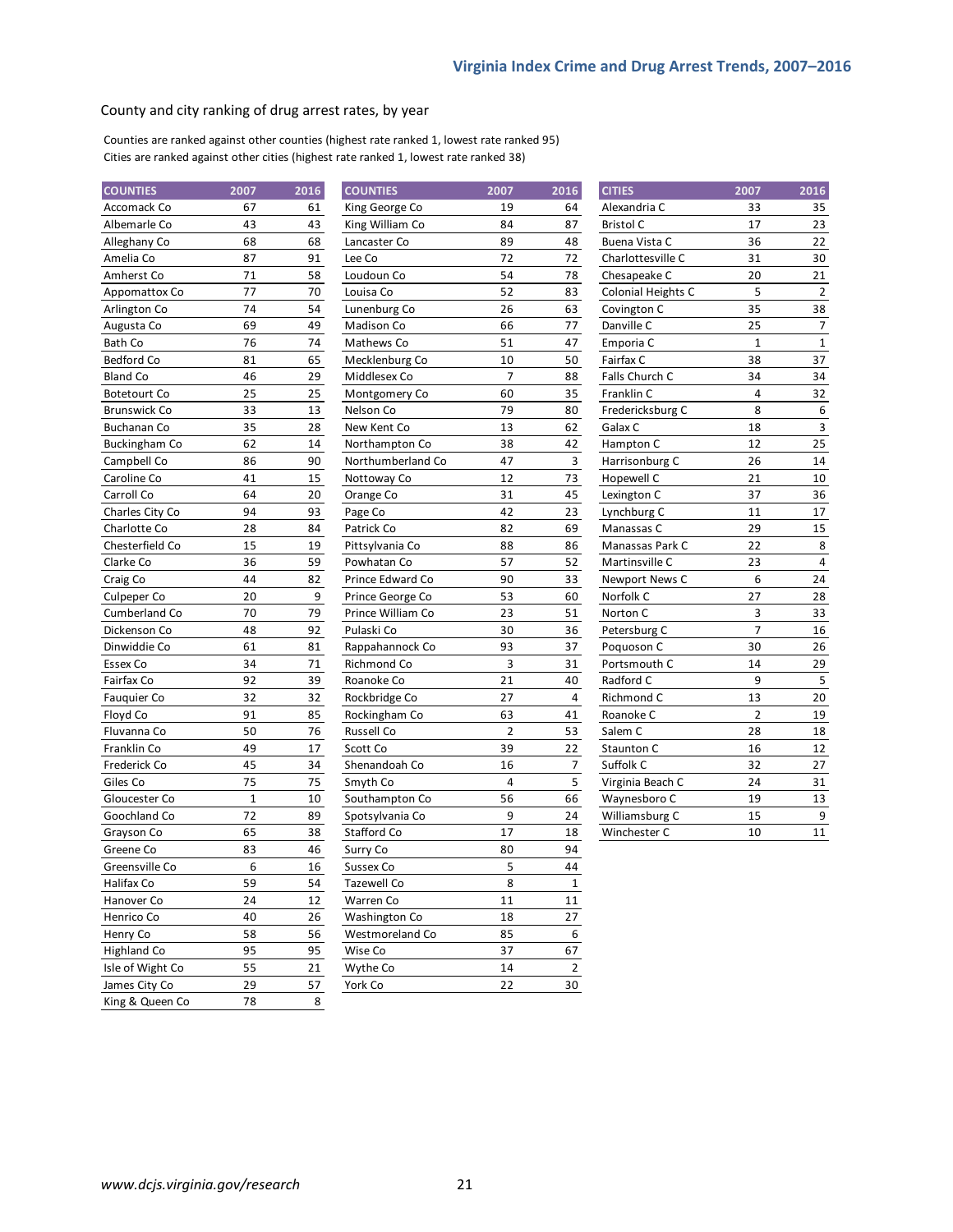# Appendix

### **Notes on the data used in this report**

Data in this report are from crimes and arrests reported by Virginia law enforcement agencies to the Virginia State Police Uniform Crime Reports (UCR) data repository, which publishes an annual *Crime in Virginia* report.

The crime and arrest figures in this report may differ slightly from those in *Crime in Virginia*. The DCJS Research Center estimated some missing crime and arrest counts for the years 2000–2009 because during this time some law enforcement agencies reported incomplete data as they transitioned from summary-based crime and arrest reporting to incident-based reporting. *Crime in Virginia* contains crime and arrest reports to the Virginia State Police with any missing data noted, but not estimated. Additionally, the UCR data repository may receive last-minute data updates from the local agencies that are not available to the DCJS Research Center.

The following definitions are used for violent index crimes:

- Murder/non-negligent manslaughter is the willful (non-negligent) killing of one human being by another.
- Rape is penetration, no matter how slight, of the vagina or anus with any body part or object, or oral penetration by a sex organ of another person, without the consent of the victim, whether or not force was used. Rape excludes statutory rape. (Note: The UCR redefined rape in 2013 to include victims of additional types of violent sexual assault). Because this is an historical report, the legacy definition of forcible rape is used throughout the report.
- Robbery is the taking, or attempting to take, anything of value under confrontational circumstances from the control, custody or care of another person by force or threat of force or violence and/or by putting the victim in fear of immediate harm.
- Aggravated assault is an unlawful attack by one person upon another where the offender uses a weapon or displays it in a threatening manner, or the victim suffers obvious severe or aggravated bodily injury involving apparent broken bones, loss of teeth, possible internal injury, severe laceration, or loss of consciousness. This includes assault with disease.

The following definitions are used for property index crimes:

- Burglary is the unlawful entry into a building or other structure with the intent to commit a felony or a theft.
- Larceny is the unlawful taking, carrying, leading or riding away of property from the possession, or constructive possession, or another person.
- Motor vehicle theft is the theft of a self-propelled vehicle that runs on the surface of land and not on rails. It includes automobiles, buses, recreational vehicles, trucks, and other motor vehicles, e.g., motorcycles, trail bikes, golf carts, snowmobiles, and mopeds.

Crime rates used in this report are the number of crimes reported per 100,000 total (all ages) population. Crimes rates are used to allow for comparisons between localities with different population sizes.